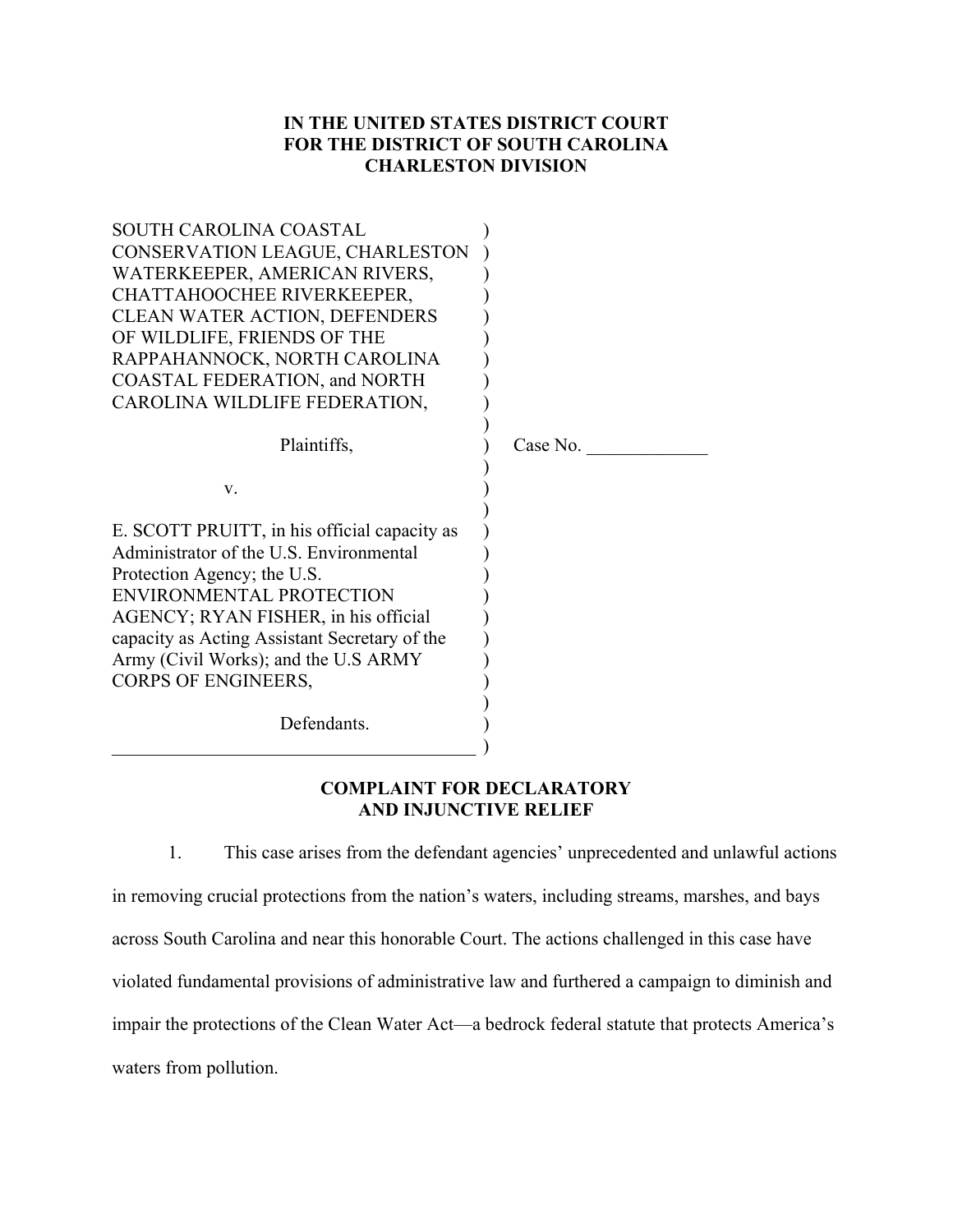2. The very first sentence of the Clean Water Act states the law's unequivocal purpose: "to restore and maintain the chemical, physical, and biological integrity of the Nation's waters." Pub. L. No. 92-500, § 101(a), 86 Stat. 816 (1972) (codified at 33 U.S.C. § 1251(a)). While the Clean Water Act established a number of programs aimed at achieving this objective, they are all rooted in a single prohibition. Under the statute, no one is allowed to discharge pollutants into the "waters of the United States" without a permit. 33 U.S.C.  $\S$  1311(a), 1362(12) (prohibiting the unpermitted "discharge of any pollutant" into "navigable waters"); id. § 1362(7) (defining "navigable waters" as "the waters of the United States").

3. For more than forty years, the meaning of "waters of the United States"—and the resulting reach of the Clean Water Act—proved a persistent source of contention and confusion. While the Supreme Court repeatedly affirmed that federal protections extend to wetlands and streams that are not "navigable in fact[,]" the regulatory line between "jurisdictional" and "nonjurisdictional" waters was often difficult to identify. See Rapanos v. United States, 547 U.S. 715, 730-31 (2006) (citing Solid Waste Agency of N. Cook Cty. v. U.S. Army Corps of Eng'rs, 531 U.S. 159, 167 (2001), and United States v. Riverside Bayview Homes, Inc., 474 U.S. 121, 133 (1985)). As a result, the U.S. Environmental Protection Agency and the U.S. Army Corps of Engineers—the agencies charged with carrying out the Clean Water Act at the federal level, and defendants in this case—evaluated "the jurisdiction of waters on a case-specific basis far more frequently than [wa]s best for clear and efficient implementation of the CWA." Proposed Rule, Definition of "Waters of the U.S." under the Clean Water Act, 79 Fed. Reg. 22,188 (Apr. 21, 2014). The agencies' uneven, case-by-case approach also deprived many waters of the protections they were owed under the Clean Water Act.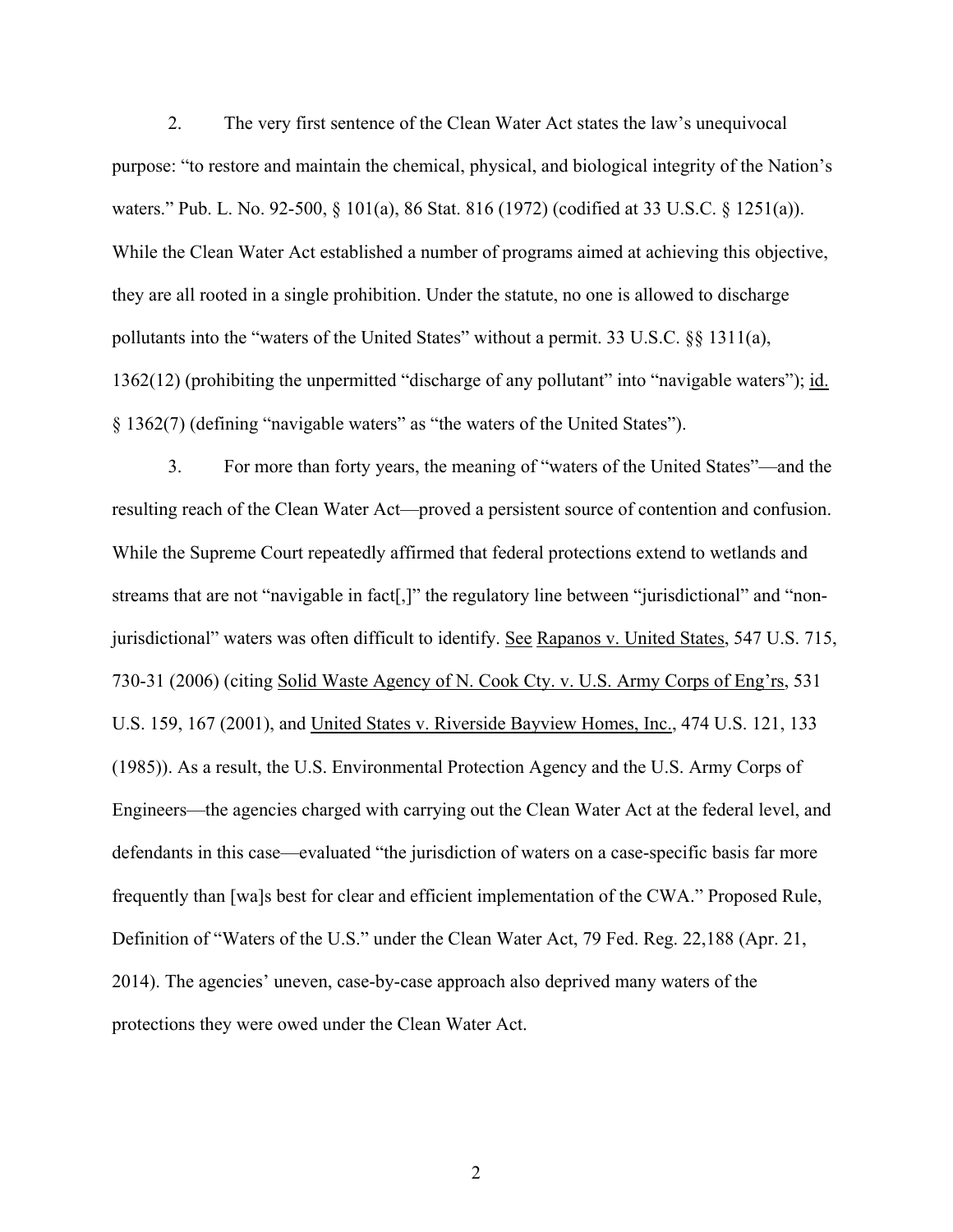4. The Clean Water Rule, which was finalized by the agencies in 2015, remedied both of these problems by setting forth clearer lines that "ensure protection for the nation's public health and aquatic resources, and increase CWA program predictability and consistency by clarifying the scope of 'waters of the United States' protected under the Act." Final Rule, Clean Water Rule: Definition of "Waters of the U.S.," 80 Fed. Reg. 37,054 (June 29, 2015) ("Clean Water Rule"). The regulation confirmed that the protective reach of the Clean Water Act extends to wetlands and tributaries "that require protection in order to restore and maintain the chemical, physical, or biological integrity of traditional navigable waters[.]" Id. at 37,055. At the same time, it "clariffied] and simpliffied]" the implementation of the statute "through clearer definitions and increased use of bright-line boundaries to establish waters that are jurisdictional by rule"—"limit[ing] the need for case-specific analysis." Id. In establishing these definitions and boundaries, the agencies were "guided by the best available peer-reviewed science" and "over 1 million public comments … , the substantial majority of which supported the [agencies'] proposed rule[.]" Id. at 37,057.

5. This case challenges the new administration's arbitrary and unlawful attempt to suspend the protections of the Clean Water Rule under the pretext of "regulatory certainty[.]" Final Rule, Definition of "Waters of the U.S."—Addition of an Applicability Date to 2015 Clean Water Rule, 83 Fed. Reg. 5,200 (Feb. 6, 2018) ("Suspension Rule"). The challenged regulation is a result of EPA Administrator Scott Pruitt's multi-year campaign to eradicate the Clean Water Rule—a campaign that began when Mr. Pruitt was the Attorney General of Oklahoma. As shown below, the manner in which Administrator Pruitt has attempted to suspend the regulation—in essence, by executive fiat—betrays an extraordinary disregard for federal rulemaking requirements and the views of the American public.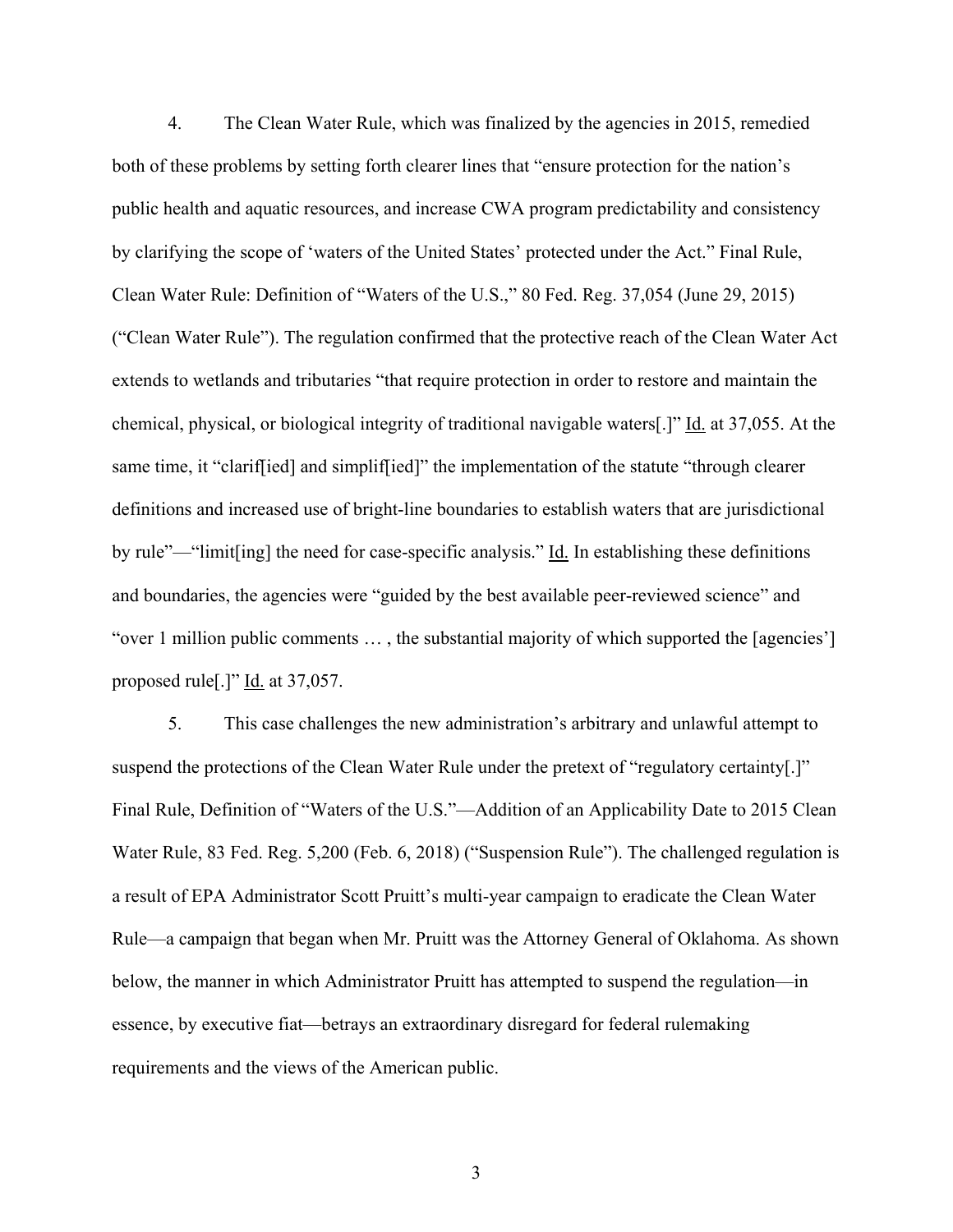6. The rulemaking process challenged in this case originated with Executive Order 13,778, 82 Fed. Reg. 12,497 (Feb. 28, 2017). In response to the order, the agencies first published a proposed "interim" regulation intended to repeal the Clean Water Rule before the agencies had developed a replacement, which they promised to do following a "substantive review of the appropriate scope of 'waters of the United States.'" Proposed Rule, Definition of "Waters of the U.S."—Recodification of Pre-Existing Rules, 82 Fed. Reg. 34,899, 34,901 (July 27, 2017) ("Proposed Repeal Rule"). After receiving more than 680,000 comments on their proposed repeal, however, the agencies changed course and announced a new proposal to retroactively "amend the effective date of the … Clean Water Rule[,]" rendering it ineffective for at least two years. Proposed Rule, Definition of "Waters of the U.S."—Amendment of Effective Date of 2015 Clean Water Rule (Nov. 16, 2017) (prepublication version) ("Effective-Date Proposal"), at 1, 9 (attached as Ex. 1). When this proposal was published in the Federal Register, it had been changed without explanation; rather than altering an "effective date" that had already passed, the regulation sought to "add an applicability date" to the Clean Water Rule. Proposed Rule, Definition of "Waters of the U.S."—Addition of an Applicability Date to 2015 Clean Water Rule, 82 Fed. Reg. 55,542 (Nov. 22, 2017) ("Proposed Suspension Rule"). According to the agencies, the proposed "applicability date" would suspend the Clean Water Rule's protections for two years, ensuring that the EPA and the Corps would have "sufficient time" to undertake the "regulatory process for reconsidering the definition of 'waters of the United States[.]'" Id. at 55,544.

7. The Clean Water Rule resulted from a four-year process of outreach and analysis that considered "over 1 million public comments … , as well as input provided through … over 400 meetings nationwide with states, small businesses, farmers, academics, miners, energy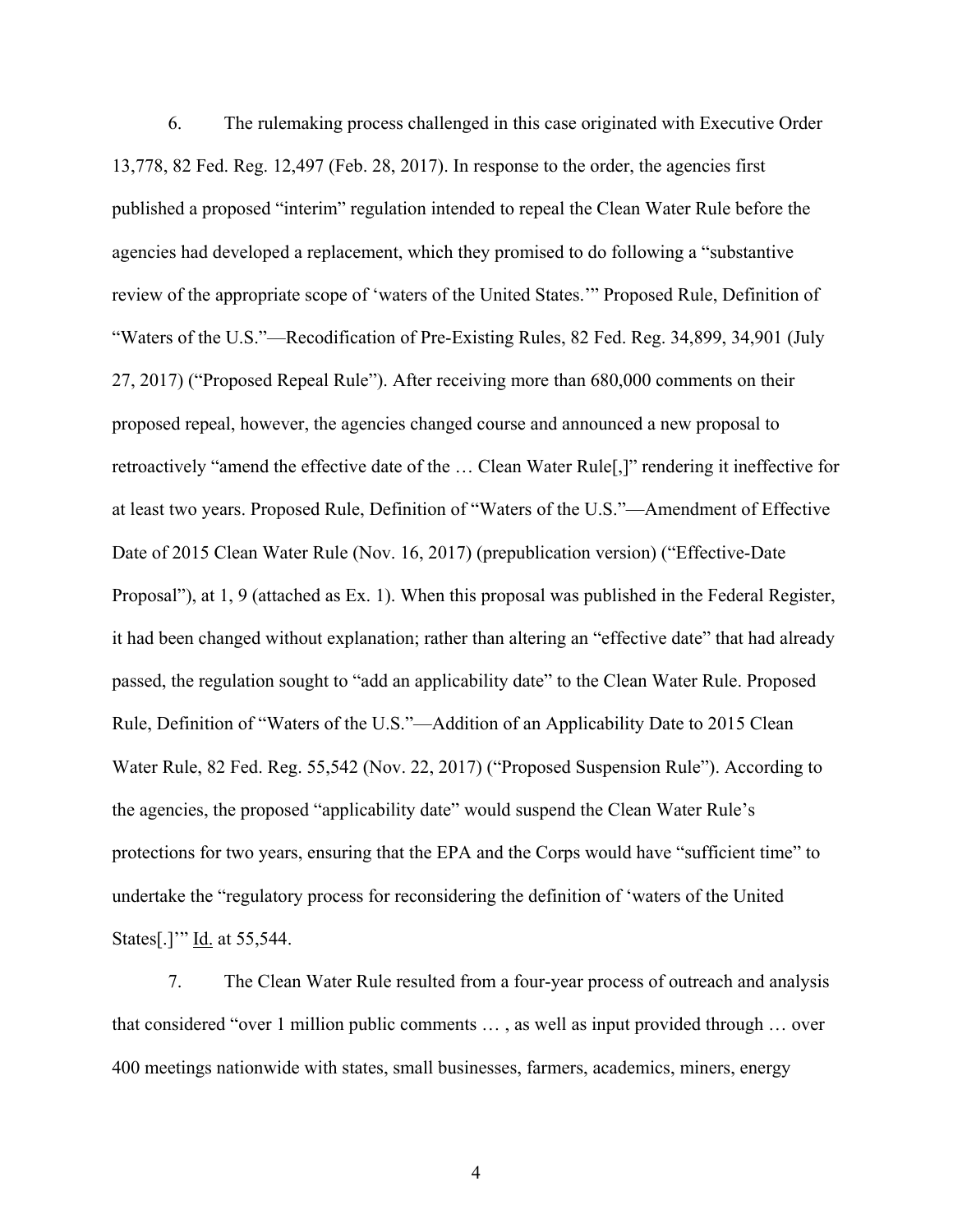companies, counties, municipalities, environmental organizations, other federal agencies, and many others." Clean Water Rule, 80 Fed. Reg. at 37,057. By contrast, in proposing to suspend the Clean Water Rule's protections, the agencies affirmatively refused to "engage in substantive re-evaluation of the definition of 'waters of the United States[.]'" Proposed Suspension Rule, 82 Fed. Reg. at 55,545. Indeed, the EPA and the Corps instructed the public to do the same, declaring that they would not "solicit[] comment on the specific content" of the Clean Water Rule, which the suspension rule set aside, or on the agencies' prior regulations and guidance, which the suspension rule sought to revive. Id.

8. The agencies' suspension rule, proposed and adopted in gross violation of the Administrative Procedure Act, is both arbitrary and unlawful. This Court should accordingly set the regulation aside to protect the integrity of the nation's waters and the rule of law.

#### **JURISDICTION AND VENUE**

9. This action is brought pursuant to the judicial-review provisions of the Administrative Procedure Act, 5 U.S.C. §§ 701-06, which waive the defendants' sovereign immunity. This Court has jurisdiction over the plaintiffs' claims under 28 U.S.C. § 1331 (federal question), and may issue a declaratory judgment and further relief pursuant to 5 U.S.C. § 706 and 28 U.S.C. §§ 2201 and 2202. See Nat'l Ass'n of Mfrs. v. Dep't of Def., No. 16-299, 2018 WL 491526, at \*4 (U.S. Jan. 22, 2018).

10. Venue is proper in this District and Division under 28 U.S.C. § 1391(e)(1) and Local Civ. Rule 3.01(A) (D.S.C.) because the South Carolina Coastal Conservation League and Charleston Waterkeeper, two of the plaintiffs in this action, reside within the District and the Charleston Division, and the U.S. Army Corps of Engineers also carries out its South Carolina operations from the agency's Charleston District offices.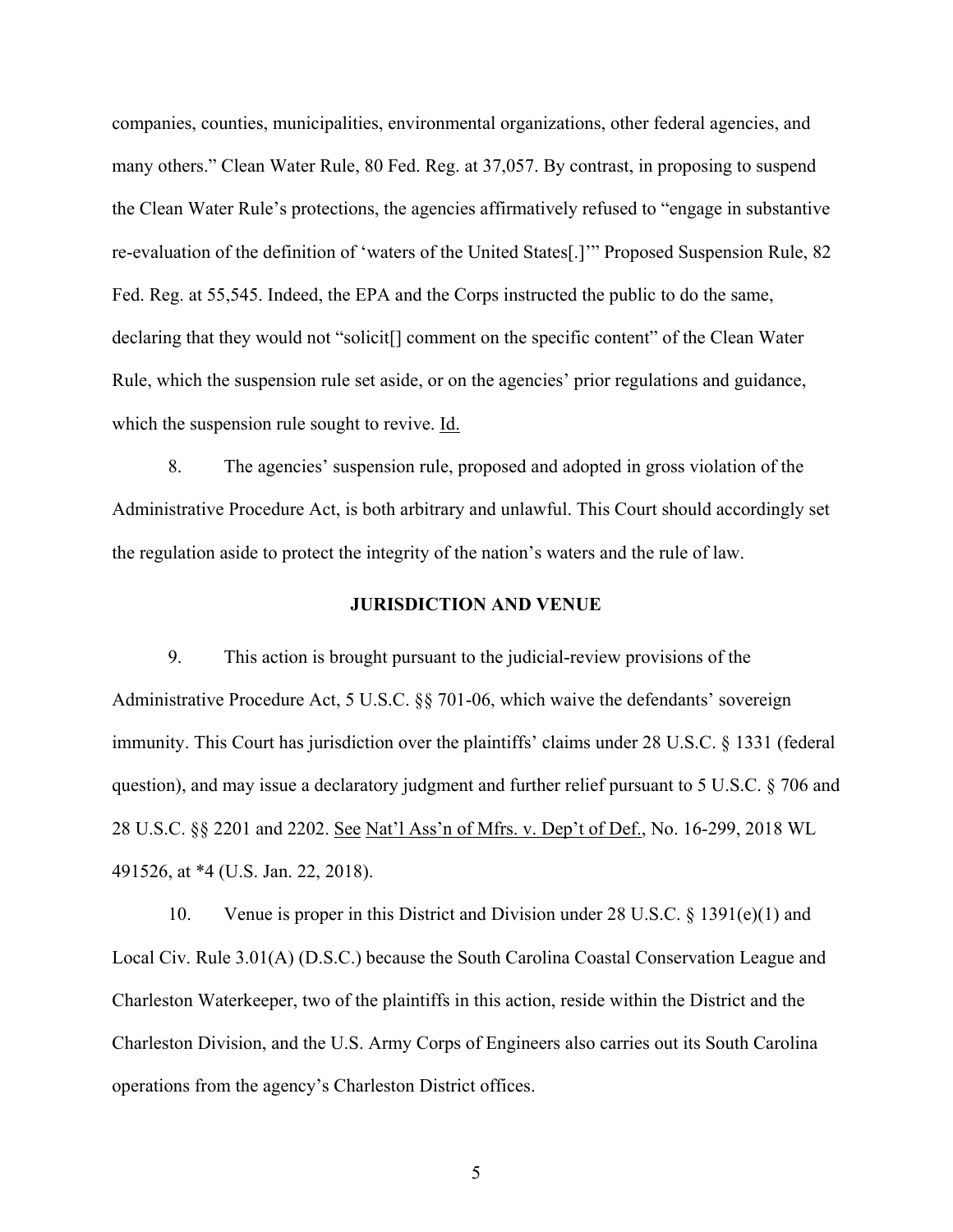#### **PLAINTIFFS**

11. The plaintiff organizations in this case, along with their members, are committed to protecting "the chemical, physical, and biological integrity of the Nation's waters." 33 U.S.C.  $§ 1251(a).$ 

12. Plaintiff South Carolina Coastal Conservation League is a nonprofit organization incorporated under the laws of South Carolina. The League maintains its headquarters office in Charleston, South Carolina, and currently has approximately 5,000 members. Its mission is to protect the natural environment of South Carolina's coastal plain, and to enhance the quality of life in the state's communities by working with individuals, businesses, and government to ensure balanced solutions to environmental problems. Protecting wetlands and aquatic habitat in the Lowcountry of South Carolina has been an important goal of the League's since it was first established in 1989.

13. Plaintiff Charleston Waterkeeper is a Charleston, South Carolina based organization whose mission is to protect, promote, and restore the quality of Charleston's waterways while creating a more engaged public through education, outreach, and celebration of our collective right to clean water. As a result of its focus on water-quality issues in the Charleston Harbor Watershed, which includes both the Ashley and Cooper river basins, Charleston Waterkeeper operates on the front lines, working with the community to patrol and monitor the region's waterways. The organization relies on strict empirical evidence to identify water-quality issues and reach pragmatic solutions. Charleston Waterkeeper's goal is to protect the public's right under the Clean Water Act to clean, swimmable, fishable, and enjoyable water.

14. Plaintiff American Rivers works to protect wild rivers, restore damaged rivers, and conserve clean water for people and nature. Since 1973, American Rivers has protected and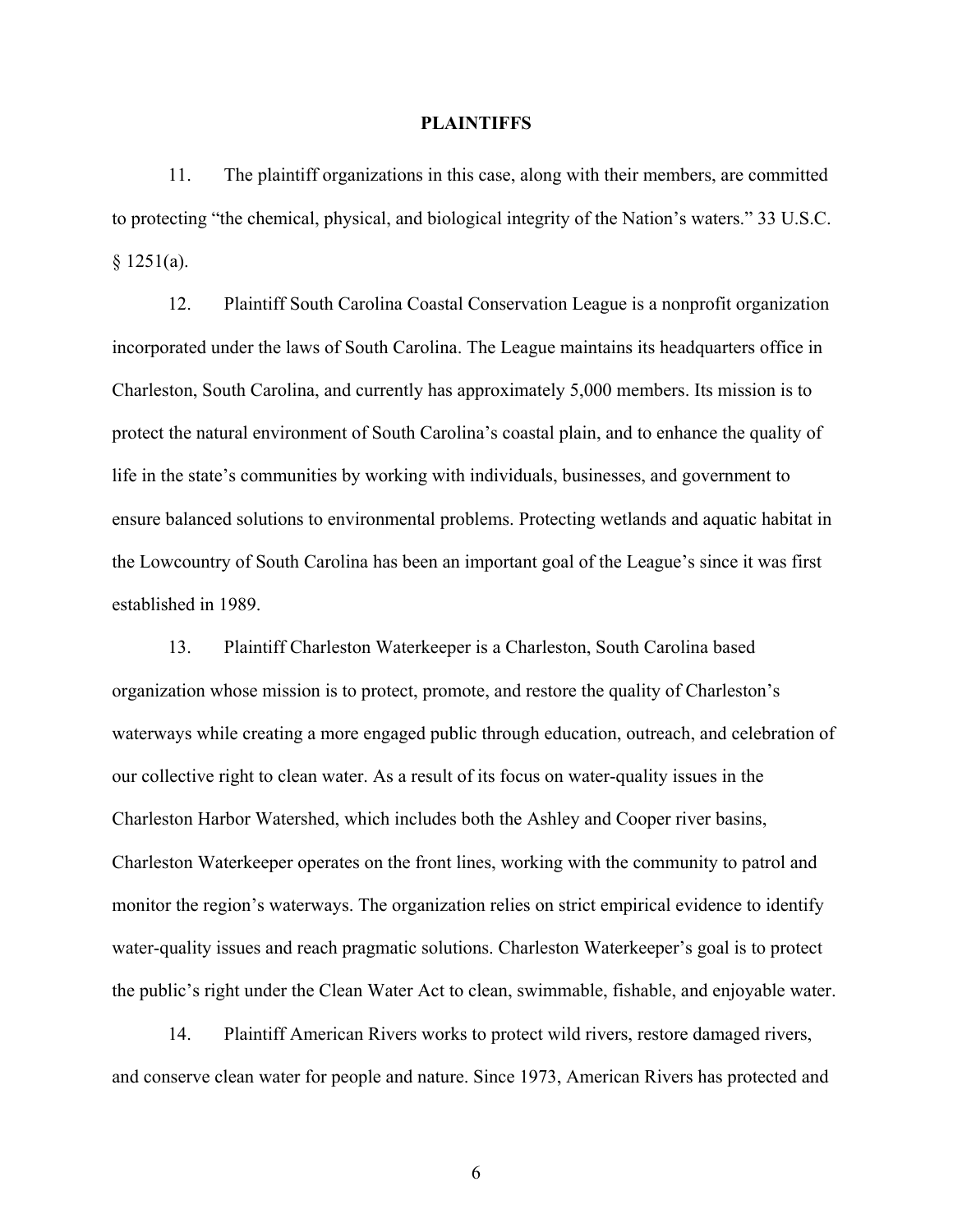restored more than 150,000 miles of rivers through educational and advocacy efforts, on-theground projects, and an annual America's Most Endangered Rivers campaign. Headquartered in Washington, D.C., American Rivers has offices across the country—including two in South Carolina—and more than 275,000 members, supporters, and volunteers.

15. Plaintiff Chattahoochee Riverkeeper is dedicated to securing the protection and stewardship of the Chattahoochee River watershed—including its lakes, tributaries, and wetlands—in order to restore and conserve the watershed's ecological health for the people and wildlife that depend upon it. Based in Gainesville, Georgia, Chattahoochee Riverkeeper is an advocacy organization with more than 7,200 members committed to protecting and restoring the Chattahoochee River Basin—a drinking-water source for nearly four million people in Georgia, Alabama, and Florida. From the north Georgia mountains to the Florida border, the Chattahoochee River is impacted by unplanned development; storm runoff and trash from roads, construction sites, and industries; and discharges from sewage-treatment plants. While significant improvements have been made in the river, much remains to be accomplished. Chattahoochee Riverkeeper uses advocacy, education, research, communication, cooperation, monitoring, and legal actions to protect and preserve the Chattahoochee and its watershed.

16. Plaintiff Clean Water Action is a national, non-profit membership organization incorporated under the laws of the District of Columbia, with its principal place of business in Washington, D.C. Clean Water Action conducts campaigns on the national level, as well as state and local campaigns in over a dozen offices around the country. Clean Water Action's mission includes the prevention of pollution in the nation's waters, the protection of natural resources, the creation of environmentally safe jobs and businesses, and the empowerment of people to make democracy work. Its activities include policy research and advocacy, public education, and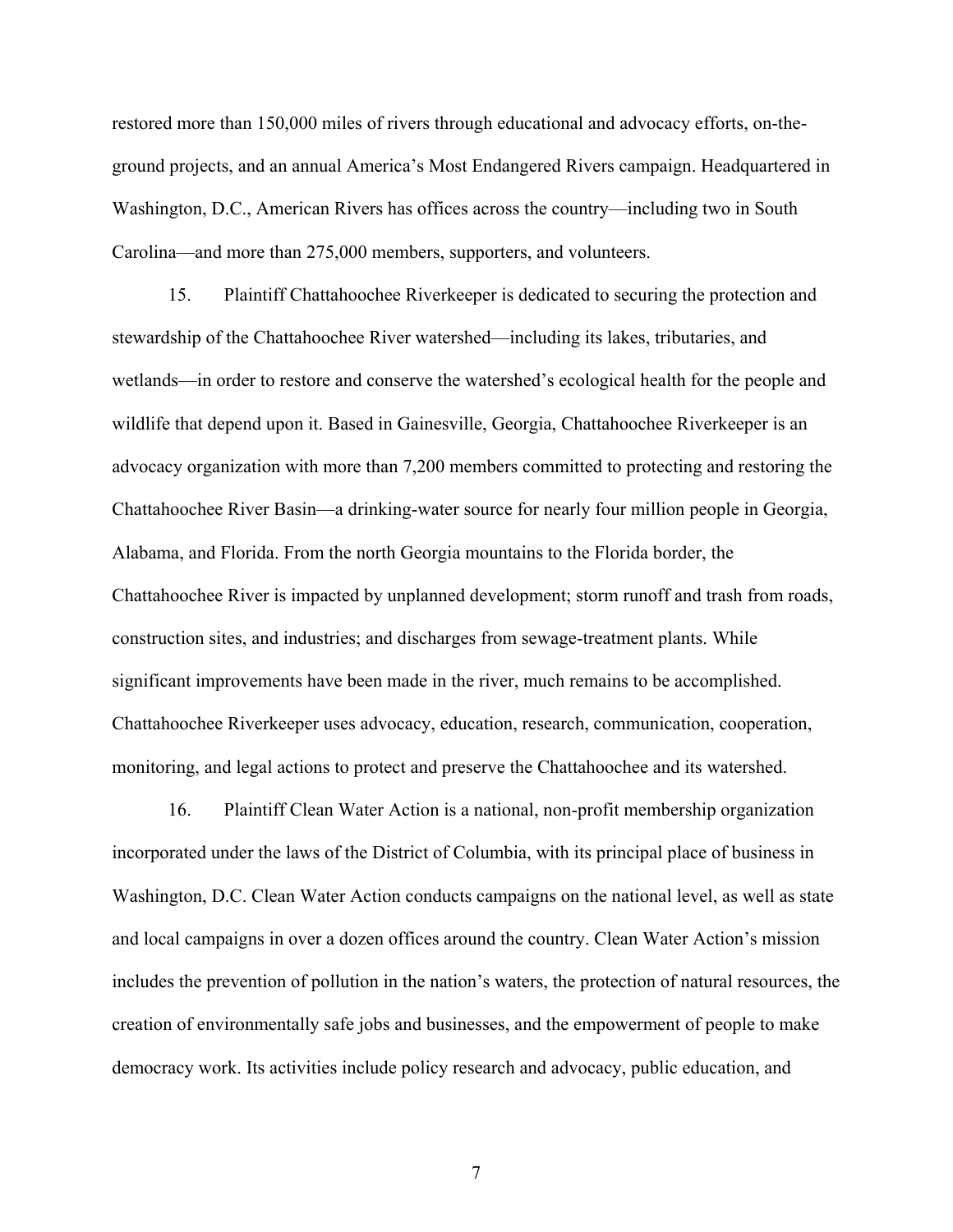grassroots mobilization. Clean Water Action has been involved with the Clean Water Act since its founding in 1972, and has also been involved in implementation activities throughout its history. Clean Water Action's core programs have always included efforts to ensure broad jurisdiction under the Clean Water Act to include wetlands and streams, as well as efforts to strengthen the Act's implementation and enforcement and to work toward the Act's goal of zero discharge of pollution into the waters of the United States. Since 2002, advocating to ensure that wetlands, streams, and other vital water resources are protected by the Clean Water Act's pollution-prevention programs has been a priority campaign for Clean Water Action.

17. Plaintiff Defenders of Wildlife is dedicated to protecting the nation's native plants and wildlife and the habitats upon which they depend. Founded in 1947, Defenders has more than a million members and supporters nationwide, over 4,500 of whom live in South Carolina. Defenders works to protect and restore the fragile aquatic habitats that freshwater and marine species require to survive. Defenders' commitment to science-based policies informs its conservation work at the local, state, and national levels. Defenders focuses on the conservation of threatened and endangered species and on preventing other species from becoming similarly imperiled.

18. Plaintiff Friends of the Rappahannock was founded in 1985 as a non-profit, grassroots conservation organization based in Fredericksburg, Virginia. It works at the local, state, and federal levels to ensure the maximum protections for the Rappahannock River, which flows from the Blue Ridge Mountains to the Chesapeake Bay.

19. Plaintiff North Carolina Coastal Federation is a member-supported organization that focuses on protecting and restoring the North Carolina coast. For 35 years, the Coastal Federation has been in the field restoring miles of coastline; training and educating students,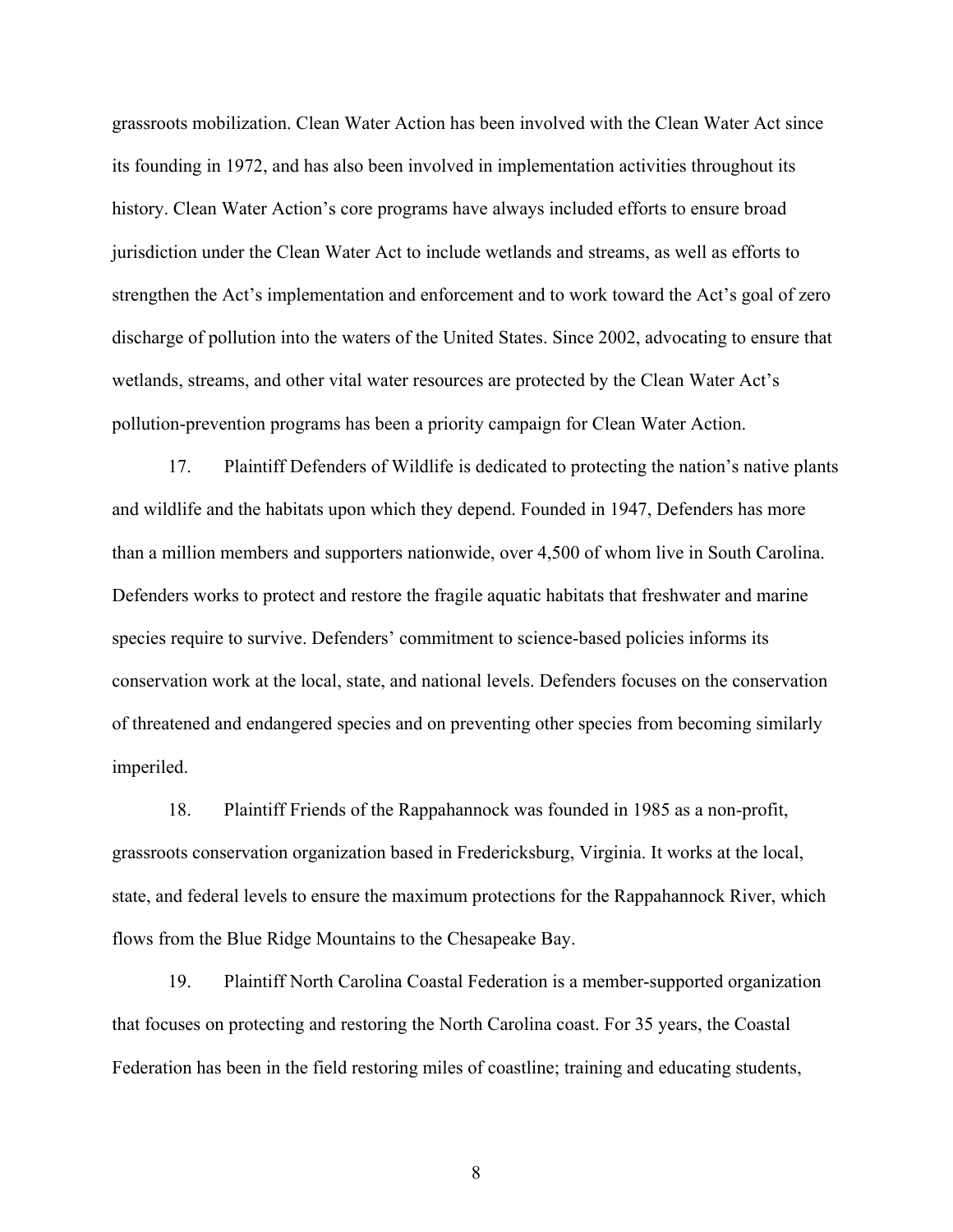adults, and communities to take actions that result in cleaner coastal waters; and advocating for an accessible, healthy, and productive coast.

20. Plaintiff North Carolina Wildlife Federation has worked for all wildlife and wildlife habitat since 1945, bringing together citizens, outdoor enthusiasts, hunters and anglers, government, and industry to protect North Carolina's natural resources. From the Great Smoky Mountains to the Outer Banks, the Wildlife Federation is made up of people who value wildlife and wild places, and the many ways to enjoy them. Through its policy and protection work, research and education, and direct hands-on conservation projects, the Federation works collectively for the places and species that have no voice. Water conservation is a critical part of the Federation's efforts.

21. If the defendant agencies' unlawful suspension of the Clean Water Rule is allowed to stand, the plaintiff organizations and their members will be irreparably injured.

22. First, the challenged regulation strips Clean Water Act protections from wetlands and streams across the country, allowing them to be degraded and destroyed. See, e.g., U.S. EPA and Dep't of the Army, Economic Analysis for the Proposed Definition of "Waters of the U.S."—Recodification of Pre-existing Rules (June 2017) ("Economic Analysis"), at 2 (acknowledging that the elimination of the Clean Water Rule's protections would "result[] in an overall reduction in positive jurisdictional determinations" under the Clean Water Act), available at https://www.epa.gov/sites/production/files/2017-06/documents/economic\_analysis\_proposed\_ step1 rule.pdf (last visited Feb. 1, 2018), and https://perma.cc/429A-KMUX (permanent link). These impacts will be particularly pronounced along the Southeastern coastal plain, which is marked by two types of wetlands that were granted additional protections under the Clean Water Rule—Carolina Bays and pocosins. See, e.g., Clean Water Rule, 80 Fed. Reg. at 37,071-73.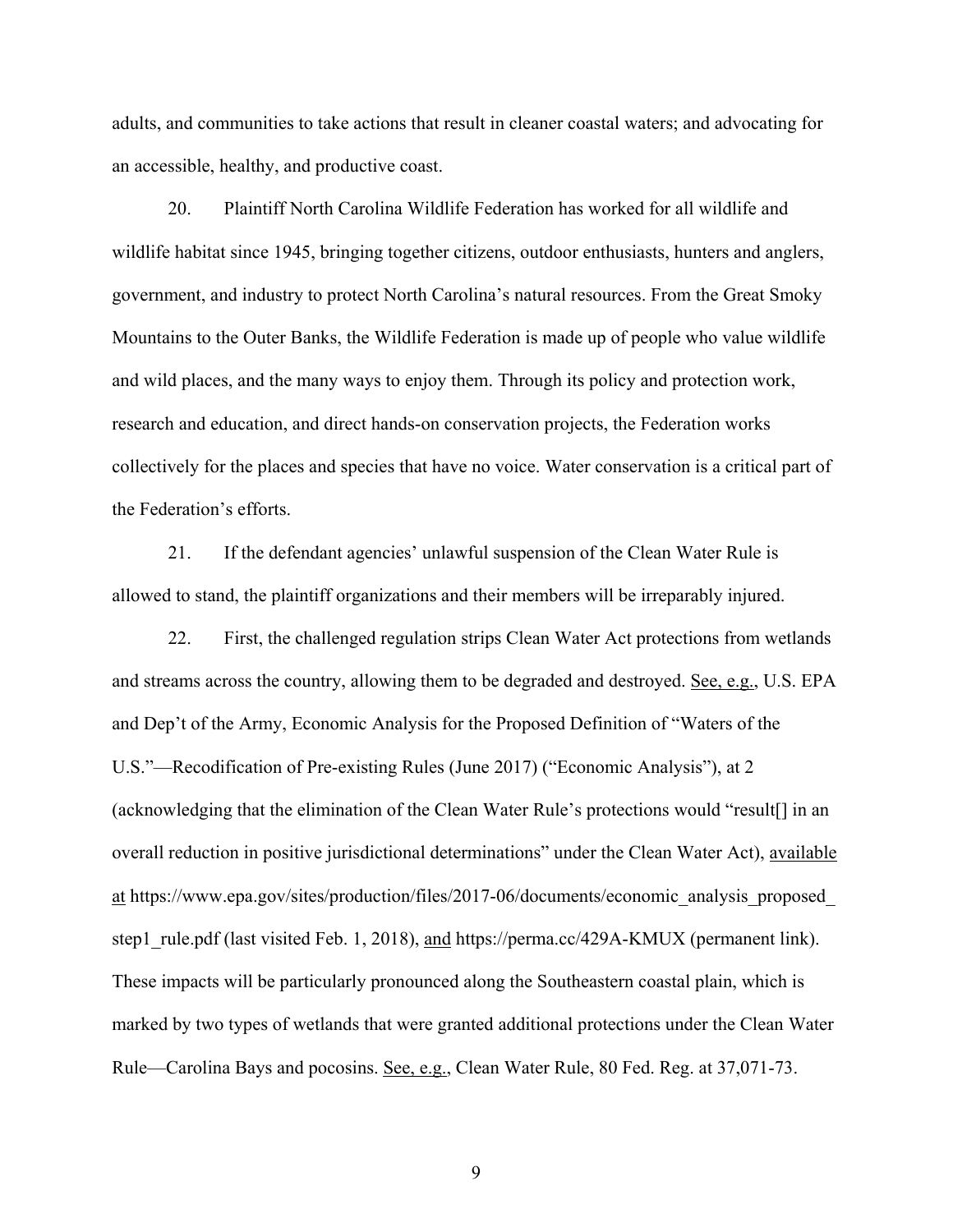23. Because the plaintiff conservation groups and their members have significant, particularized, and concrete interests in maintaining the integrity of Carolina Bays, pocosins, and similar waters, they will be injured by the challenged suspension. Unless the regulation is vacated, the recreational use and enjoyment of wetlands and streams by the groups' members will be significantly impaired. The groups and their members will also be burdened by legitimate concerns about the future loss of wetlands and streams as a result of the Clean Water Rule's suspension.

24. Second, in stripping Clean Water Act protections from wetlands and streams, the challenged regulation will also harm the nation's downstream waters. As the defendant agencies acknowledged in adopting the Clean Water Rule, both "[p]eer-reviewed science and practical experience demonstrate that upstream waters, including headwaters and wetlands, significantly affect the chemical, physical, and biological integrity of downstream waters by playing a crucial role in controlling sediment, filtering pollutants, reducing flooding, providing habitat for fish and other aquatic wildlife, and many other vital chemical, physical, and biological processes." Clean Water Rule, 80 Fed. Reg. at 37,055. By limiting the extent of upstream protections, in other words, the suspension rule will harm the integrity of "traditional navigable waters," "the territorial seas[,]" and other downstream waters. Id.

25. Because the plaintiff conservation groups and their members have substantial interests in the integrity of downstream waters, they will be injured by the challenged regulation. The quality of the nation's waters is of fundamental importance to each of the groups. The groups' members, moreover, use and rely on downstream waters for recreation, drinking water, and other needs. The suspension of the Clean Water Rule's protections will irreparably harm these interests.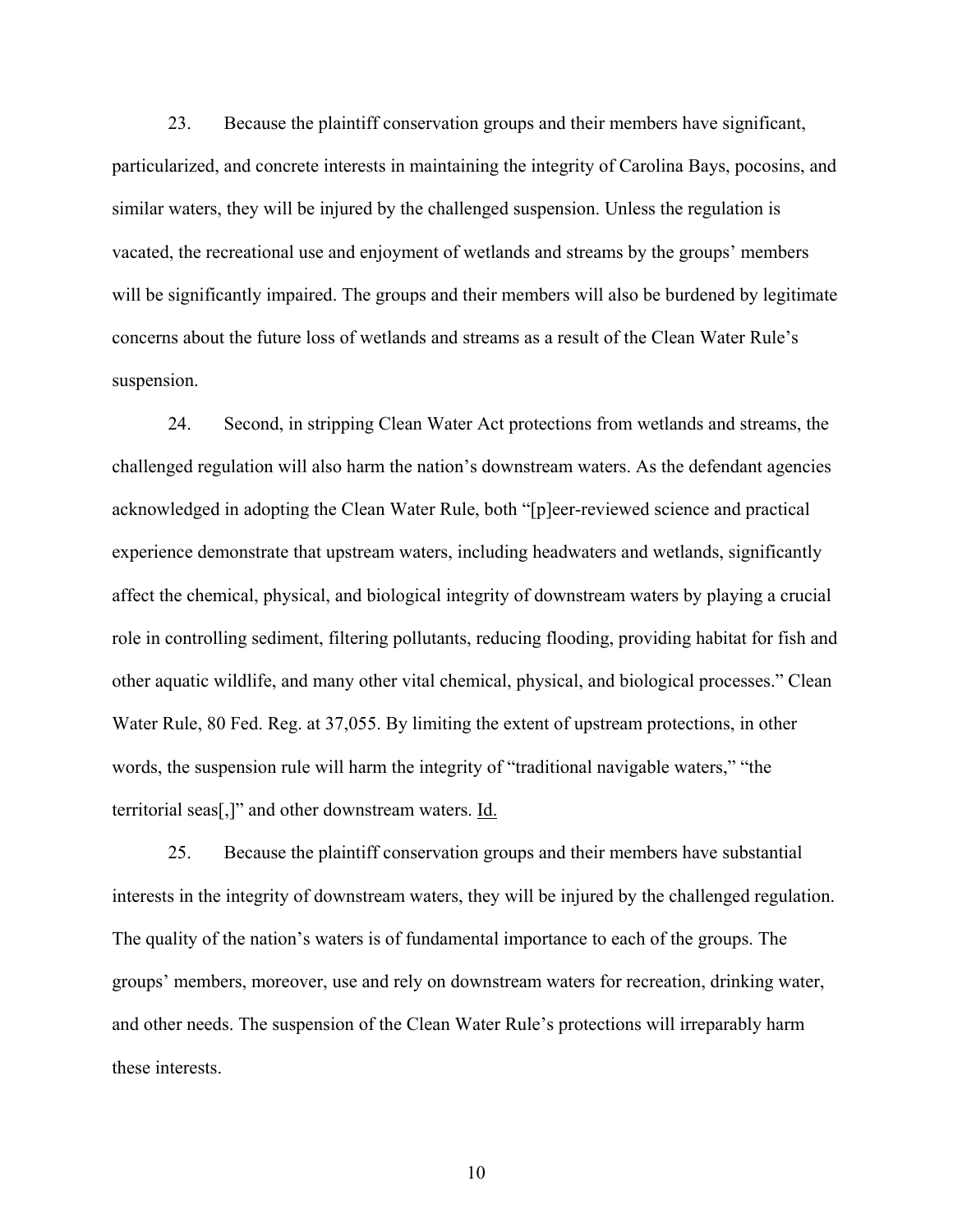26. Finally, in unlawfully narrowing the reach of the Clean Water Act, the challenged regulation will require the plaintiff groups and their members to advocate for local water-quality protections before a multitude of agencies in jurisdictions across the United States. This jurisdiction-by-jurisdiction fight for protections that are owed to upstream waters under federal law will be extremely resource intensive and would divert resources from the groups' other programs and activities.

#### **DEFENDANTS**

27. Defendant E. Scott Pruitt, who signed the challenged regulation, is sued in his official capacity as the Administrator of the U.S. Environmental Protection Agency. Mr. Pruitt's efforts to eliminate the protections of the Clean Water Rule, however, began more than two years ago, while he was serving as the Attorney General of Oklahoma.

28. Defendant United States Environmental Protection Agency is the federal agency responsible for implementing most of the Clean Water Act's provisions. Despite its recent turn toward eliminating essential environmental protections, the EPA was established with the "mission" of "protect[ing] human health and the environment." U.S. EPA, Our Mission and What We Do, available at https://www.epa.gov/aboutepa/our-mission-and-what-we-do (last visited Feb. 1, 2018), and https://perma.cc/M23S-MUUC (permanent link); see also Reorganization Plan No. 3 of 1970, 3 C.F.R. § 1072 (1970), reprinted in 5 U.S.C. app., at 214, 217 (2016) (providing that the first of the EPA's "principal roles and functions" is "[t]he establishment and enforcement of environmental protection standards consistent with national environmental goals"). Consistent with this mission, the primary "purpose[s]" of the agency are to ensure:

> that … all Americans are protected from significant risks to human health and the environment where they live, learn and work; ...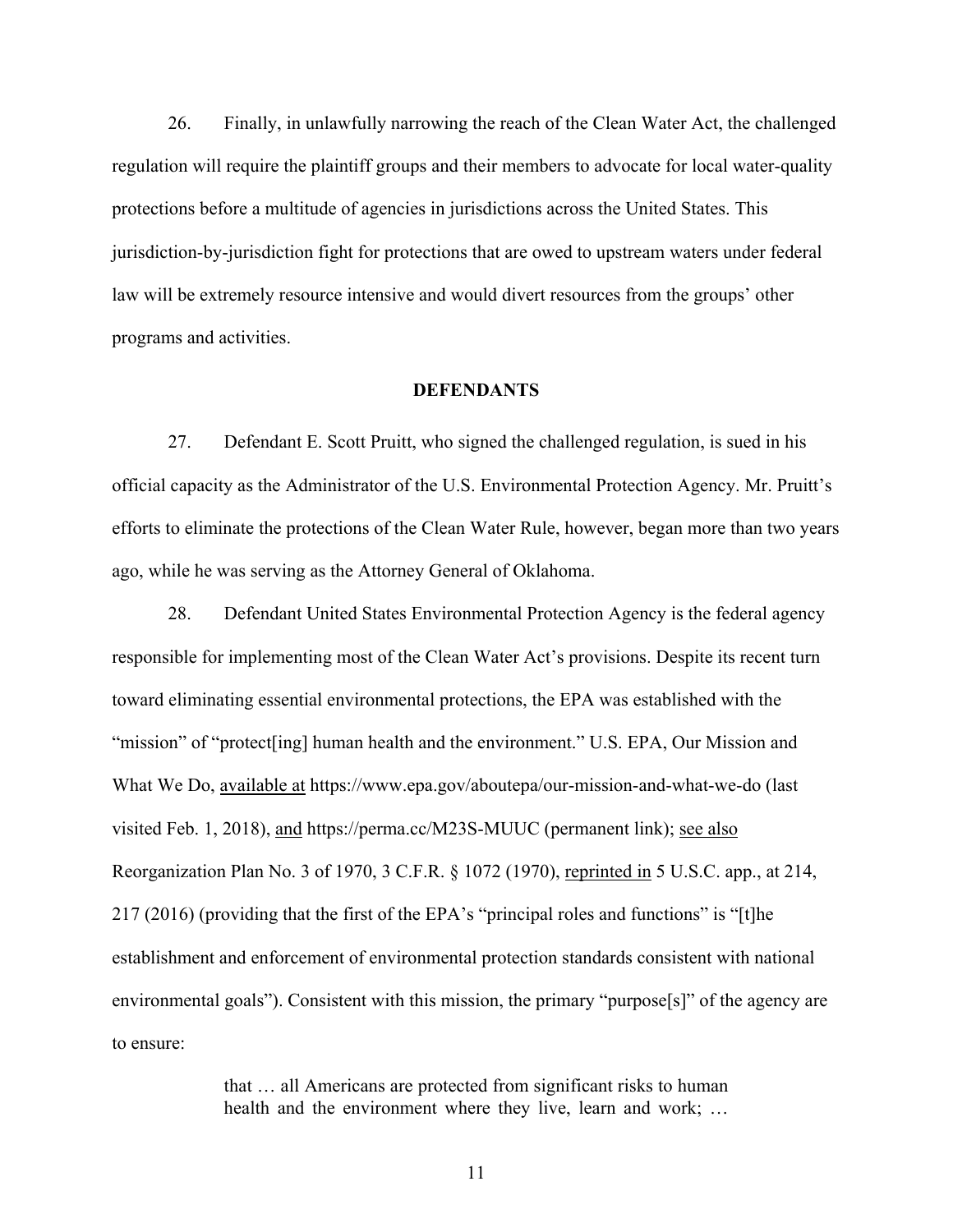[that] national efforts to reduce environmental risk are based on the best available scientific information; … [and that] federal laws protecting human health and the environment are enforced fairly and effectively[.]

U.S. EPA, Our Mission and What We Do.

29. Defendant Ryan Fisher is sued in his official capacity as Acting Assistant Secretary of the Army (Civil Works). Mr. Fisher signed the challenged rule on behalf of the U.S. Army Corps of Engineers.

30. Defendant United States Army Corps of Engineers is a federal agency housed within the U.S. Army, which is part of the U.S. Department of Defense. Under the Clean Water Act, the Corps is responsible for regulating the discharge of dredged and fill material into the waters of the United States. 33 U.S.C. § 1344(a).

### **BACKGROUND**

31. By the early 1970s, the nation's water-quality crisis could no longer be denied. As the House Committee on Public Works concluded in 1972, "America's waters [we]re in serious trouble, thanks to years of neglect, ignorance and public indifference." H.R. Rep. No. 92-911, at 1 (1972). "Many of the Nation's navigable waters [we]re severely polluted[,]" "major waterways near the industrial and urban areas [we]re unfit for most purposes[,]" and "many lakes and confined waterways [we]re aging rapidly under the impact of increased pollution[.]" S. Rep. No. 92-414, at 7 (1971). "Rivers, lakes, and streams [we]re being used[,]" in short, "to dispose of man's wastes rather than to support man's life and health[.]" Id.

32. The state of the nation's waters was all the more troubling given the history of congressional efforts to address water pollution. More than twenty years before, Congress had adopted the Federal Water Pollution Control Act of 1948. See H.R. Rep. No. 92-911, at 1; Pub. L. No. 80-845, 62 Stat. 1155 (1948). Other statutes followed, including the Federal Water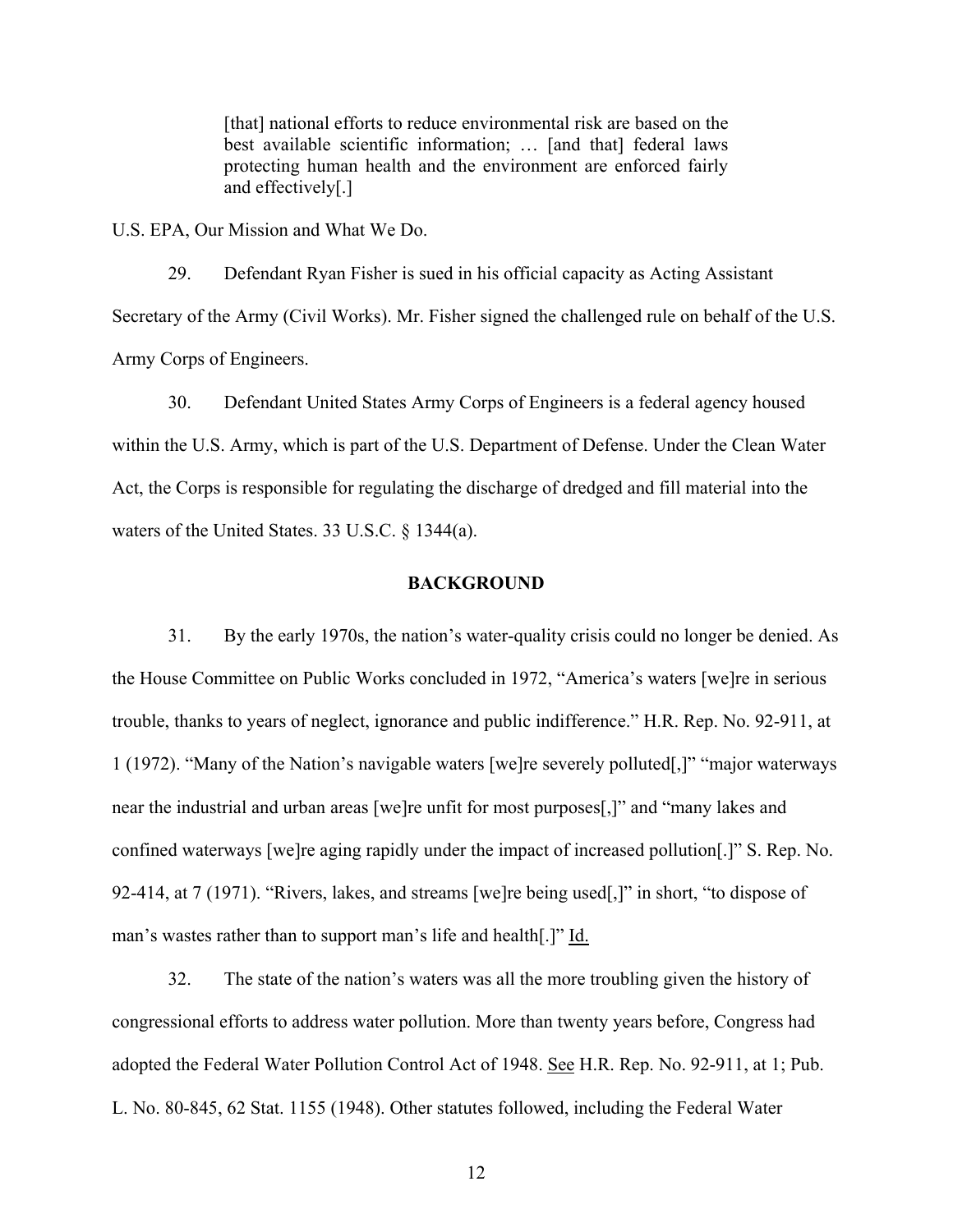Pollution Control Act of 1956, Pub. L. No. 84-660, 70 Stat. 498 (1956); the Water Quality Act of 1965, Pub. L. No. 89-234, 79 Stat. 903 (1965); the Clean Water Restoration Act of 1966, Pub. L. No. 89-753, 80 Stat. 1246 (1966); and the Water Quality Improvement Act of 1970, Pub. L. No. 91-224, 84 Stat. 91 (1970). All of this legislation, however, limited "the Federal role … to support of, and assistance to, the States[,]" which were charged with "lead[ing] the national effort to prevent, control and abate water pollution." S. Rep. No. 92-414, at 1. This approach failed. After assessing the condition of the nation's waters during a series of hearings in 1970 and 1971, the Senate Committee on Public Works was forced to conclude that "the national effort to abate and control water pollution ha[d] been inadequate in every vital aspect[.]" Id. at 7.

### **I. The Clean Water Act and the "Waters of the United States"**

33. With the passage of the Clean Water Act in 1972, Congress fundamentally

transformed the nation's water-quality program. Unlike previous federal statutes, the Clean Water Act was enacted to achieve an unequivocal objective: "restor[ing] and maintain[ing] the chemical, physical, and biological integrity of the Nation's waters." 33 U.S.C. § 1251(a). "This objective[,]" the Supreme Court later affirmed,

> incorporated a broad, systemic view of the goal of maintaining and improving water quality: as the House Report on the legislation put it, "the word 'integrity' … refers to a condition in which the natural structure and function of ecosystems … [are] maintained." H.R. Rep. No. 92-911, p. 76 (1972). Protection of aquatic ecosystems, Congress recognized, demanded broad federal authority to control pollution, for "[w]ater moves in hydrologic cycles and it is essential that discharge of pollutants be controlled at the source." S. Rep. No. 92-414, p. 77 (1972)[.]

### Riverside Bayview Homes, 474 U.S. at 132-33.

34. The Clean Water Act established this "broad federal authority" by "defin[ing] the waters covered by the Act broadly." Riverside Bayview Homes, 474 U.S. at 133. Under the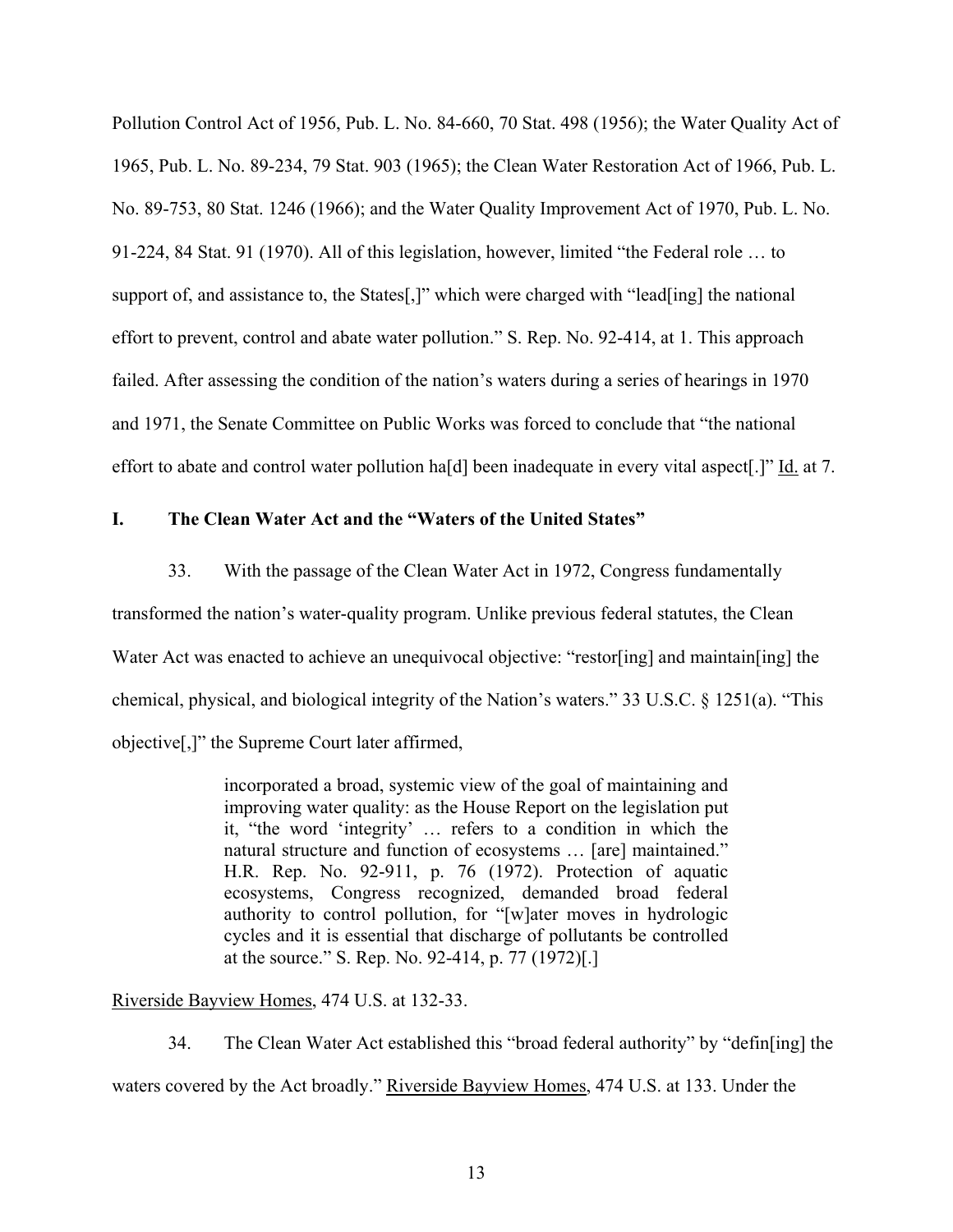statute, the discharge of pollutants into "navigable waters" is prohibited in the absence of a permit issued by the EPA, the Corps, or an authorized state—a system known as cooperative federalism. 33 U.S.C. §§ 1311(a), 1342, 1344, 1362(12). Historically, the term "navigable waters" was interpreted to include only those waters that are "navigable in fact"—that is, "used, or … susceptible of being used, in their ordinary condition, as highways for commerce, over which trade and travel are or may be conducted in the customary modes of trade and travel on water." The Daniel Ball, 77 U.S. 557, 563 (1870). With the Clean Water Act, however, Congress expanded the phrase "navigable waters" to include "the waters of the United States, including the territorial seas." 33 U.S.C. § 1362(7). "In adopting this definition of 'navigable waters,'" the Supreme Court has said, "Congress evidently intended to repudiate limits that had been placed on federal regulation by earlier water pollution control statutes and to exercise its powers under the Commerce Clause to regulate at least some waters that would not be deemed 'navigable' under the classical understanding of that term." Riverside Bayview Homes, 474 U.S. at 133.

#### **II. The Supreme Court and the "Waters of the United States"**

35. In the decades since the enactment of the Clean Water Act, the meaning of the phrase "waters of the United States" has been addressed on three occasions by the United States Supreme Court.

36. The Court first considered the scope of the Clean Water Act's protections in United States v. Riverside Bayview Homes—a case concerning "80 acres of low-lying, marshy land near the shores of Lake St. Clair in Macomb County, Michigan." 474 U.S. at 124. Citing a 1975 regulation that included "all wetlands adjacent to navigable or interstate waters and their tributaries" within "the waters of the United States," the Army Corps of Engineers had sued to prevent the property's owner from filling it without a permit. Id. at 124, 129. The Supreme Court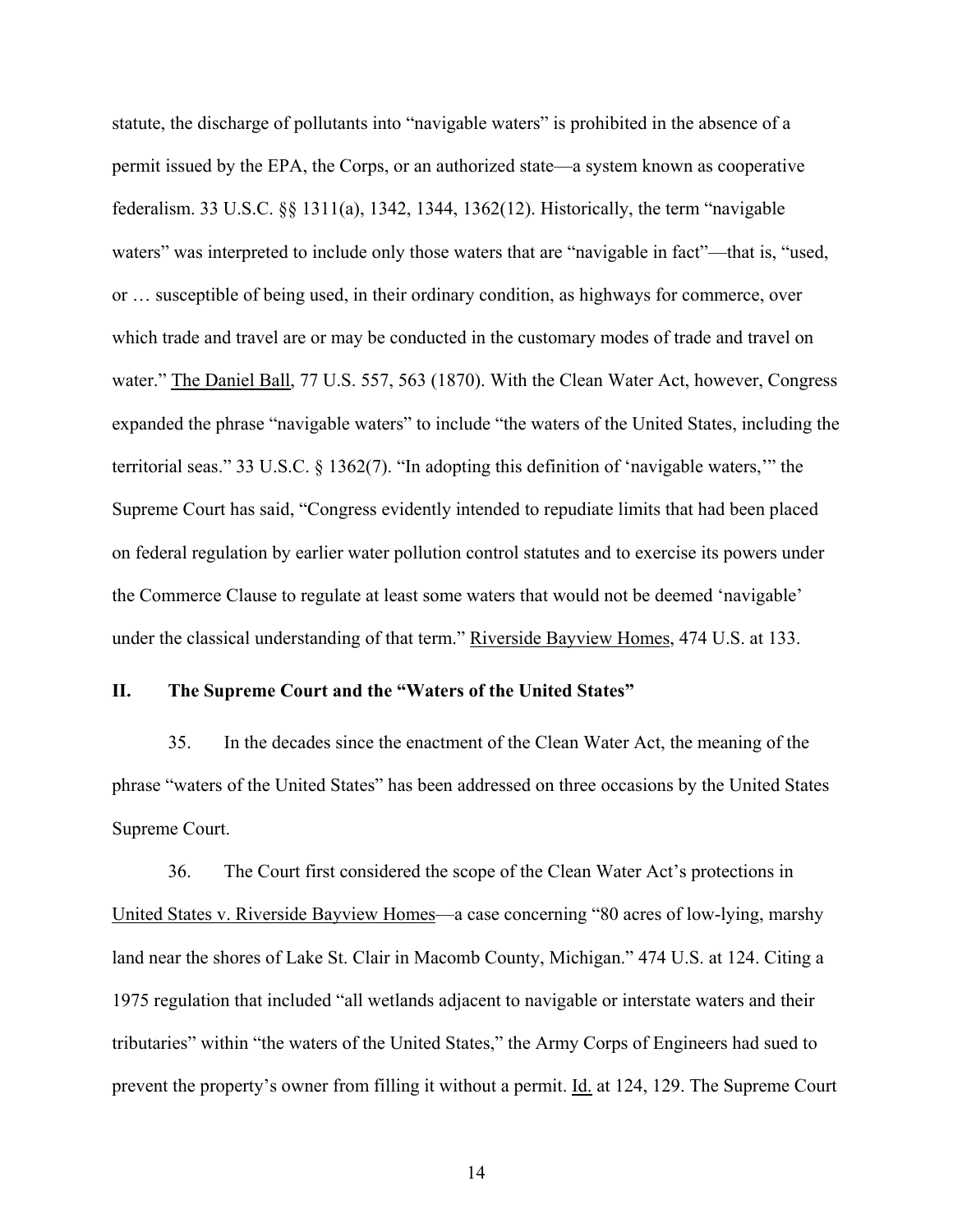unanimously affirmed the Corps' assertion of jurisdiction. According to the Court, "the evident breadth of congressional concern for protection of water quality and aquatic ecosystems suggest[ed] that it [wa]s reasonable for the Corps to interpret the term 'waters' to encompass wetlands adjacent to waters as more conventionally defined[;]" such wetlands, as the Corps had previously determined, "play a key role in protecting and enhancing water quality[.]" Id. at 133. Given "the breadth of federal regulatory authority contemplated by the [Clean Water] Act itself and the inherent difficulties of defining precise bounds to regulable waters," the Court concluded that "the Corps' ecological judgment about the relationship between waters and their adjacent wetlands provide[d] an adequate basis for a legal judgment that adjacent wetlands may be defined as waters under the Act." Id. at 134.

37. The Supreme Court returned to "the waters of the United States" in Solid Waste Agency of Northern Cook County v. U.S. Army Corps of Engineers, which centered on "an abandoned sand and gravel pit in northern Illinois … [that] provide[d] habitat for migratory birds." 531 U.S. at 162. In a 1986 Federal Register publication, the Corps had announced that its Clean Water Act authority extended to "intrastate waters … '[w]hich are or would be used as habitat by birds protected by Migratory Bird Treaties … [or] other migratory birds which cross state lines[.]'" Id. at 164 (quoting 51 Fed. Reg. 41,206, 41,217 (Nov. 13, 1986)). The Supreme Court disagreed. While reiterating that "Congress' concern for the protection of water quality and aquatic ecosystems indicated its intent to regulate wetlands 'inseparably bound up with the "waters" of the United States[,]'" a five-justice majority concluded that the Clean Water Act was not meant to apply to an isolated pit where the only grounds for jurisdiction under the statute was the pit's use "as habitat for migratory birds." Id. at 167, 171-72, 174.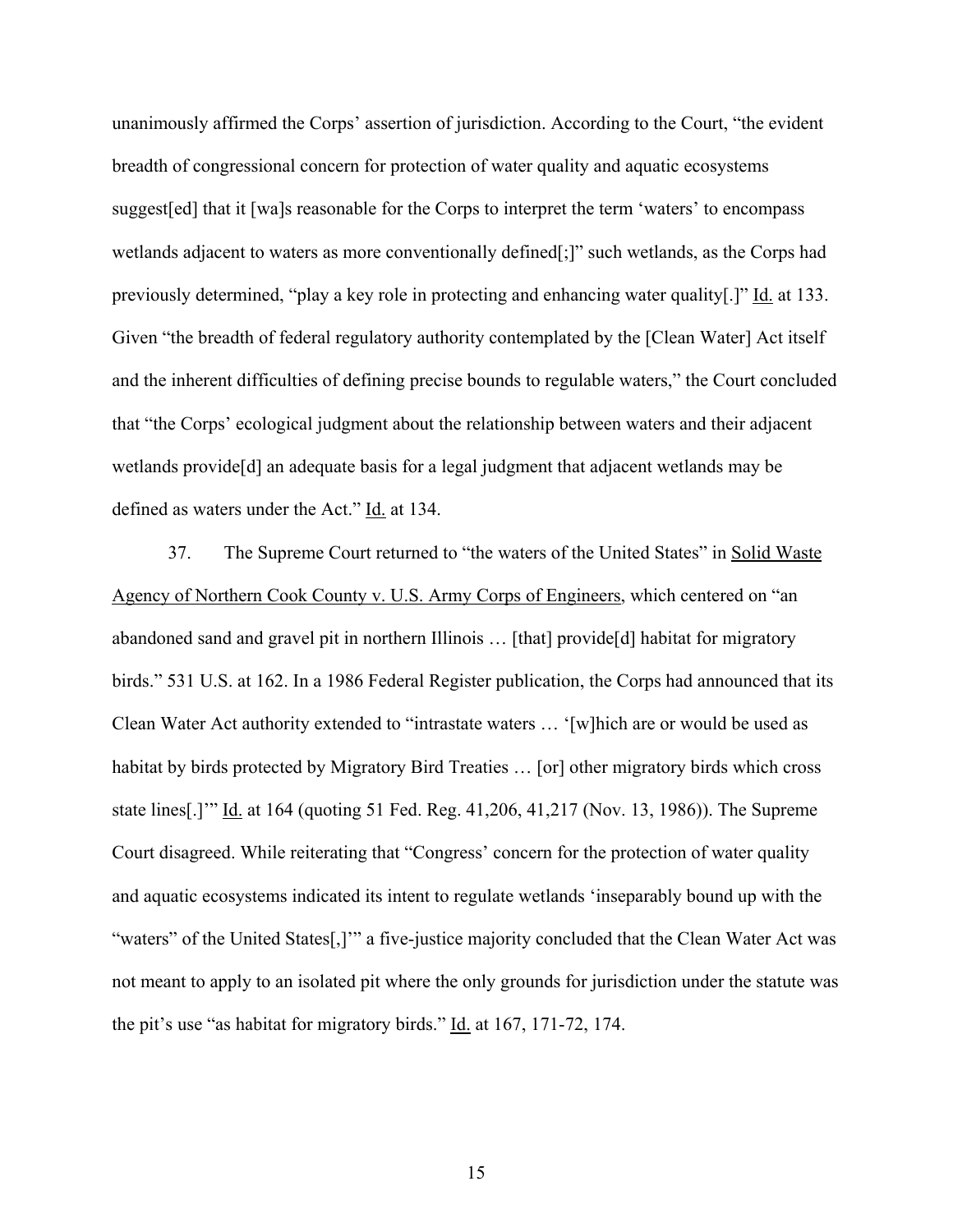38. The Supreme Court's most recent—and most fractured—decision regarding "the waters of the United States" was issued nearly twelve years ago in Rapanos v. United States, 547 U.S. at 715. The case raised the question of whether the Clean Water Act's protections could be extended to wetlands that "are not adjacent to waters that are navigable in fact." Id. at 759 (Kennedy, J., concurring). As Chief Justice Roberts noted in a brief concurrence that emphasized the need for clarification through agency rulemaking, "no opinion command[ed] a majority of the Court on precisely how to read Congress' limits on the reach of the Clean Water Act." Id. at 758.

39. In an opinion joined by three other members of the Court, Justice Scalia acknowledged that "the meaning of 'navigable waters' in the Act is broader than the traditional understanding of that term[.]" Rapanos, 547 U.S. at 731. He argued, however, that the statute's protections only reached wetlands with "a continuous surface connection" to "relatively permanent, standing or continuously flowing bodies of water[.]" Id. at 739, 742.

40. Justice Scalia's narrow reading of the Clean Water Act was rejected by five members of the Court. In a concurring opinion, Justice Kennedy explained that the limits imposed by Justice Scalia's standard would give "insufficient deference to Congress' purposes in enacting the Clean Water Act and to the authority of the Executive to implement that statutory mandate." Rapanos, 547 U.S. at 777-78. According to Justice Kennedy, "a water or wetland" must instead be given federal protections whenever it "possess[es] a 'significant nexus' to waters that are or were navigable in fact or that could reasonably be so made." Id. at 759 (quoting Solid Waste Agency of N. Cook Cty., 531 U.S. at 167, 172). "[W] etlands possess the requisite nexus, and thus come within the statutory phrase 'navigable waters,'" he concluded, "if the wetlands, either alone or in combination with similarly situated lands in the region, significantly affect the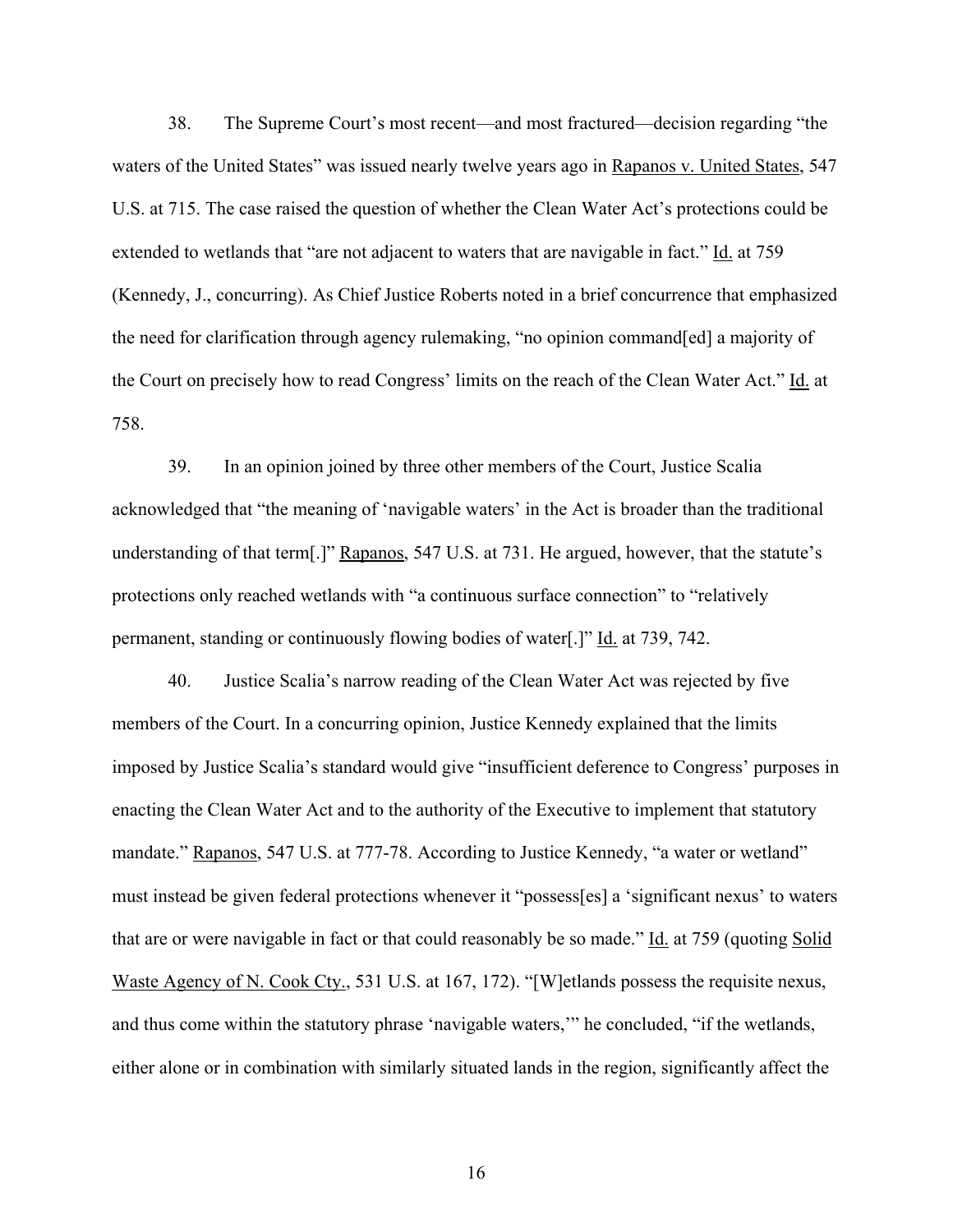chemical, physical, and biological integrity of other covered waters more readily understood as 'navigable.'" Id. at 780.

41. The Court's four remaining justices declared in a dissent that they would affirm an assertion of federal jurisdiction "in all … cases in which either the [Scalia or Kennedy] … test is satisfied[.]" Rapanos, 547 U.S. at 810 n.14 (Stevens, J., dissenting). As a result, Justice Kennedy's "significant nexus" standard effectively prevailed in Rapanos, confirming that the protections of the Clean Water Act reach beyond wetlands with "a continuous surface connection" to "relatively permanent, standing or continuously flowing bodies of water[.]" Id. at 739, 742, 759.

42. In 2008, the Environmental Protection Agency and the Army Corps of Engineers issued a guidance memorandum aimed at "ensur[ing] that jurisdictional determinations, administrative enforcement actions, and other relevant agency actions [we]re consistent with the Rapanos decision[.]" See Clean Water Act Jurisdiction following the U.S. Supreme Court's Decision in Rapanos v. United States (Dec. 2, 2008), at 4 ("2008 Guidance"), available at https://www.epa.gov/sites/production/files/2016-02/documents/cwa\_jurisdiction\_ following rapanos120208.pdf (last visited Feb. 1, 2018), and https://perma.cc/56W8-KNXJ (permanent link). The guidance was never codified or subjected to judicial review; as explained below, it was also contrary to Supreme Court precedent.

43. In identifying the "waters over which the agencies w[ould] assert jurisdiction categorically and on a case-by-case basis," the 2008 guidance interpreted Justice Kennedy's "significant nexus" test as allowing the agencies to ignore the collective importance of many similarly situated waters, 2008 Guidance at 4, 8-12, despite Justice Kennedy's conclusion that the Clean Water Act protects wetlands and other upstream waters with a collectively significant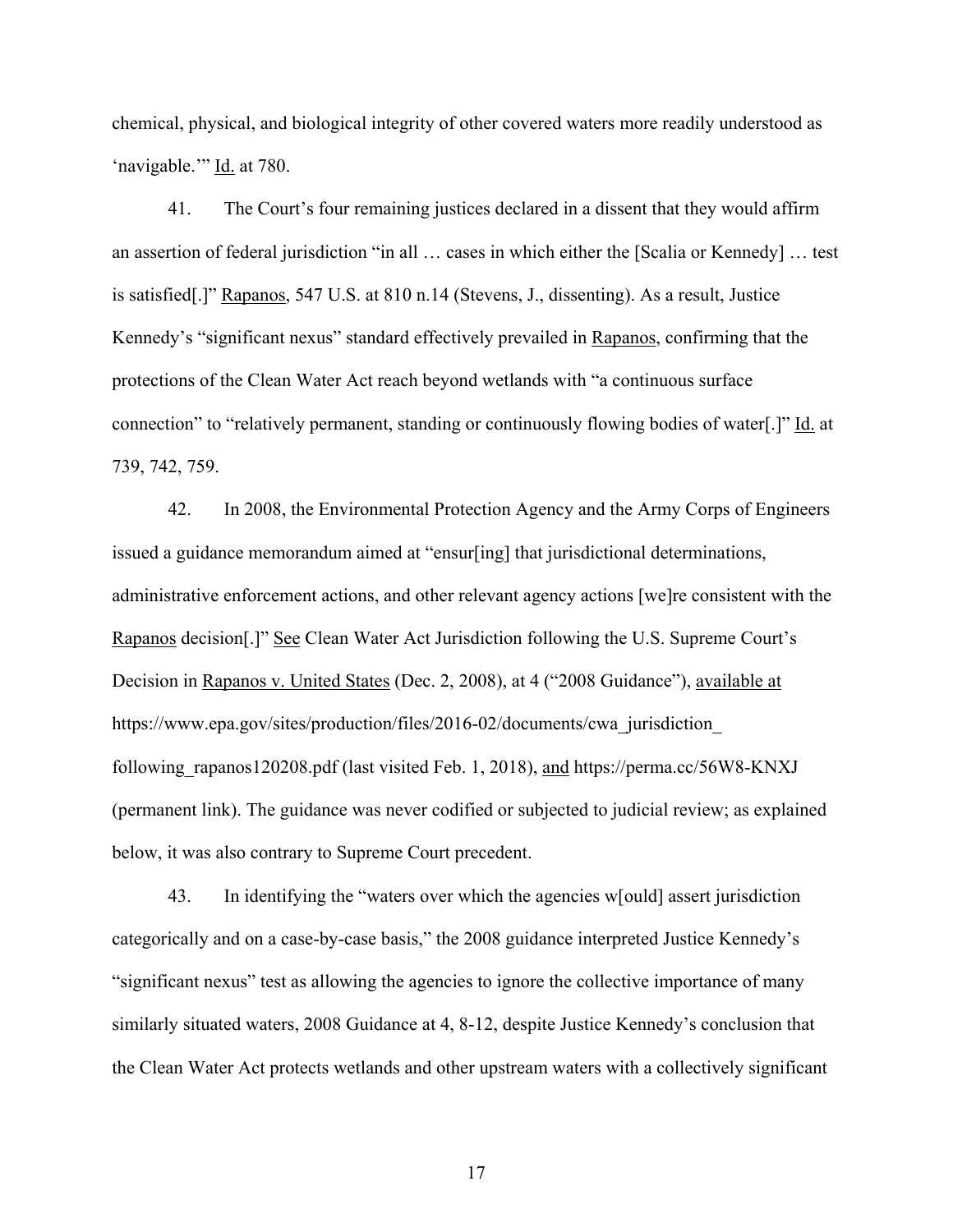impact on downstream waters, Rapanos, 547 U.S. at 780-81. With respect to wetlands, in particular, Justice Kennedy had noted that "the requisite nexus" can be found whenever the wetland at issue "significantly affect [s] the chemical, physical, and biological integrity" of a navigable-in-fact water "either alone or in combination with similarly situated lands in the region[.]" Id. at 780. "Where an adequate nexus is established for a particular wetland," he added, "it may be permissible, as a matter of administrative convenience or necessity, to presume covered status for other comparable wetlands in the region." Id. at 782. As a number of the plaintiff conservation groups noted in their comments on the Rapanos guidance,

> [t]he natural reading of these passages is that EPA and the Corps, using their expert judgment, can evaluate available information about specific wetlands, establish that a "significant nexus" is present, and then notify the regulated community and the public that wetlands of the same type over a specified geographic area will be considered protected waters. The agencies also can make … similar jurisdictional judgments about wetlands adjacent to categories of tributaries which are important enough … that the adjacent wetlands will likely have a significant water quality effect (physical, chemical, or biological) on downstream traditionally navigable waters.

American Rivers, et al., Comments on the Joint Guidance Regarding Clean Water Act Jurisdiction After Rapanos (EPA-HQ-OW-2007-0282) (Jan. 21, 2008), at 21, available at https://www.regulations.gov/contentStreamer?documentId=EPA-HQ-OW-2007-0282- 0227&attachmentNumber=2&contentType=pdf (last visited Feb. 1, 2018), and https:// perma.cc/R5T3-H9QT (permanent link).

44. Rather than establishing a mechanism for making categorical determinations regarding the collective significance of wetlands in a given area, however, the agencies' 2008 memorandum largely relied on a narrow, "case-by-case" approach. 2008 Guidance at 4. Most notably, the guidance eliminated the required evaluation of all "similarly situated [wet]lands in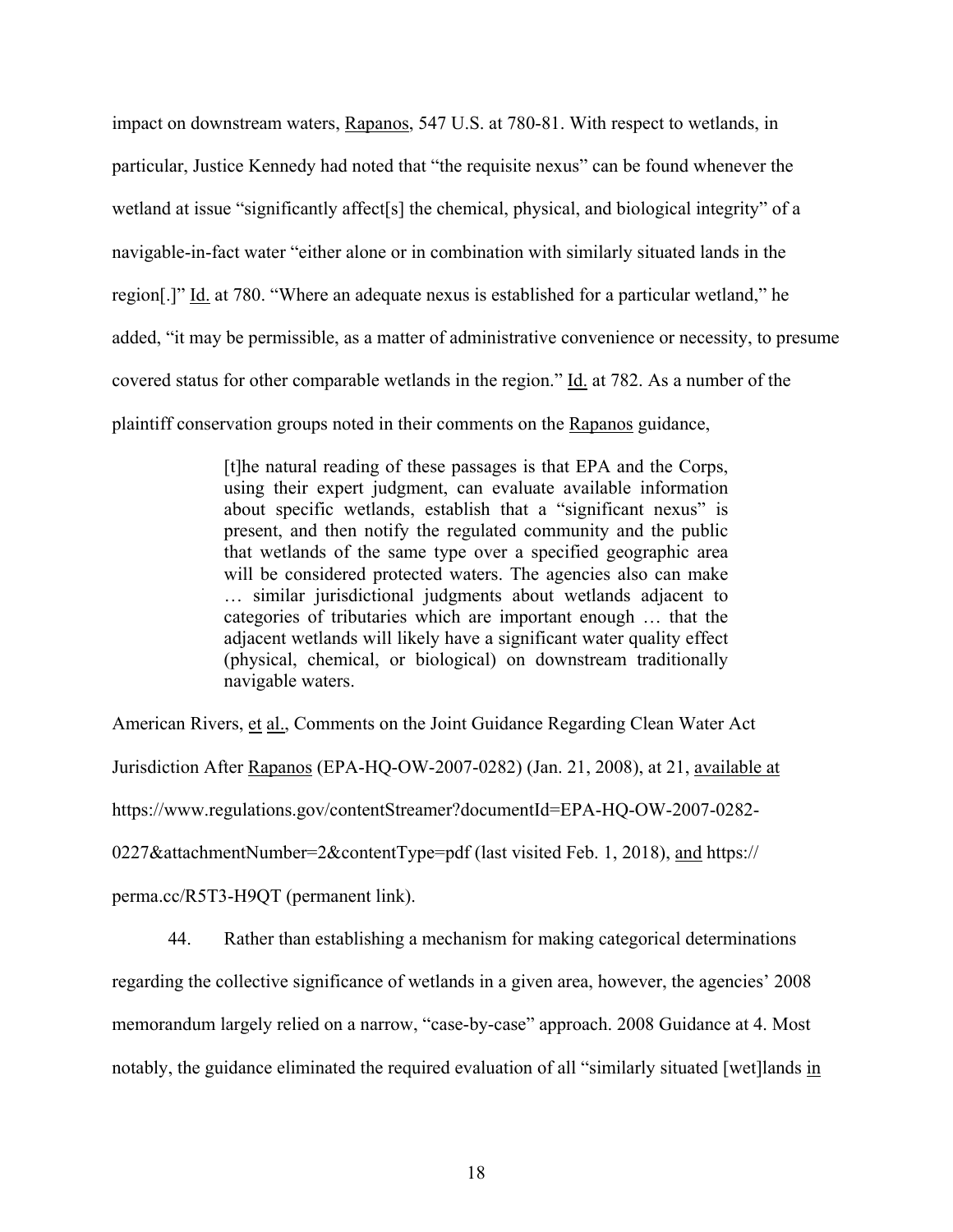the region," Rapanos, 547 U.S. at 780 (Kennedy, J., concurring) (emphasis added), replacing it with a more limited analysis of "all wetlands adjacent to the same tributary[,]" 2008 Guidance at 10 (emphasis added). Under this scheme, as the agencies have acknowledged, "almost all waters and wetlands across the country [were] theoretically … subject to a case-specific jurisdictional determination[,]" which "result[ed] in inconsistent interpretation of CWA jurisdiction and perpetuate[d] ambiguity over where the CWA applies. " Clean Water Rule, 80 Fed. Reg. at 37,056.

### **III. The Clean Water Rule**

45. Given the significant shortcomings of their prior regulations and guidance, the EPA and the Corps promulgated the Clean Water Rule to "ensure protection for the nation's public health and aquatic resources, and increase CWA program predictability and consistency by clarifying the scope of 'waters of the United States' protected under the Act." Clean Water Rule, 80 Fed. Reg. at 37,054. In developing the regulation, the agencies reviewed and relied on the "best available peer-reviewed science[,]" the decisions of the Supreme Court, and the clear "objective" of the Clean Water Act. See id. at 37,056, 37,057. Ultimately, the agencies rested their interpretation of the statute on Justice Kennedy's "significant nexus" standard. Id. at 37,060. Under the rule, "[w]aters are 'waters of the United States' if they, either alone or in combination with similarly situated waters in the region, significantly affect the chemical, physical, or biological integrity of traditional navigable waters, interstate waters, or the territorial seas." Id.

46. To answer the question of which waters satisfied the "significant nexus" standard, the agencies undertook more than four years of research, analysis, and public outreach. See U.S. EPA Office of Research and Dev., Connectivity of Streams and Wetlands to Downstream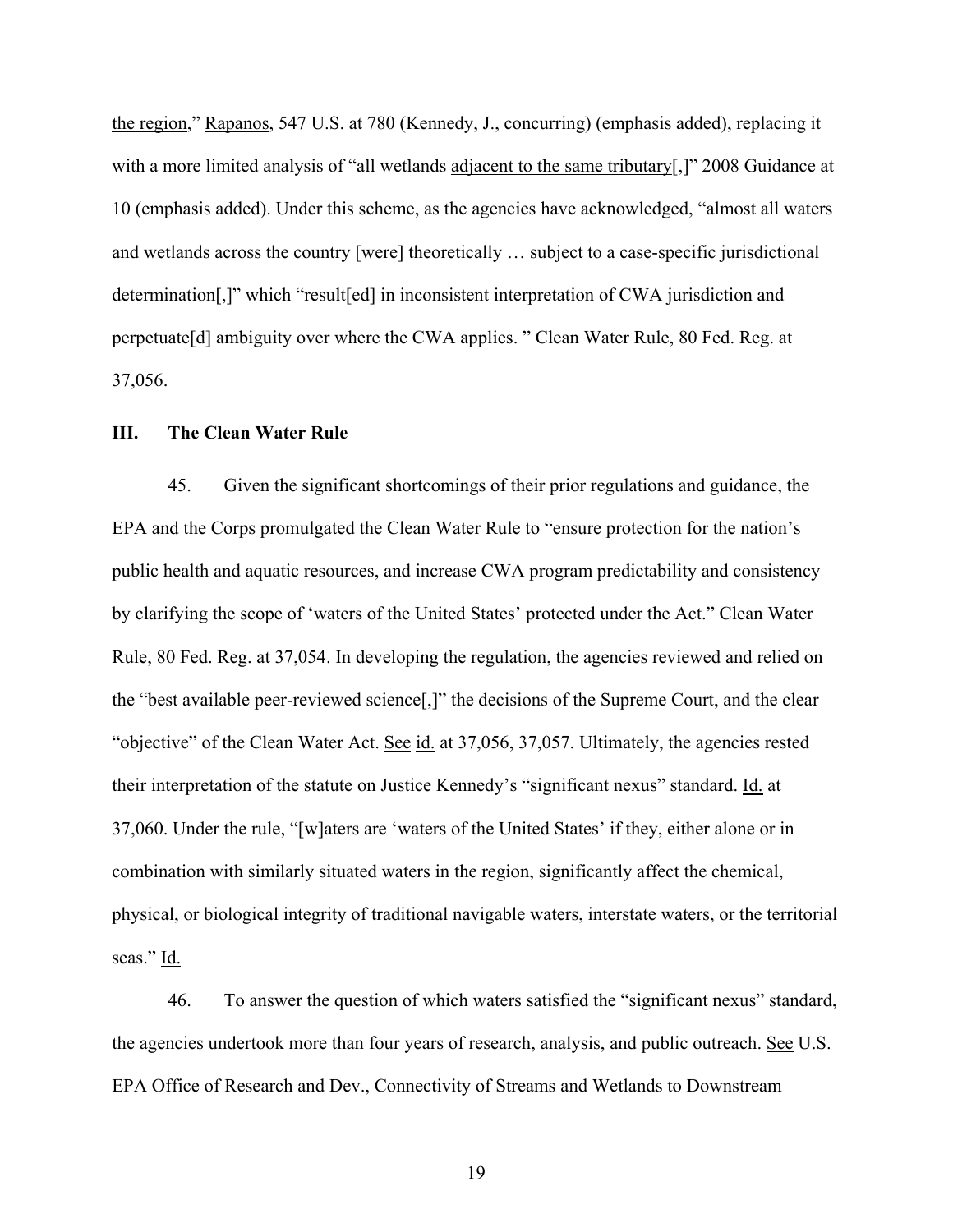Waters: A Review and Synthesis of the Scientific Evidence (Jan. 2015) ("Science Report"), at xii, available at http://ofmpub.epa.gov/eims/eimscomm.getfile?p\_download\_id= 523020 (last visited Feb. 1, 2018), and https://perma.cc/5KDU-HP4W (permanent link).

47. In 2015, the EPA's Office of Research and Development published the results of a comprehensive inquiry into the chemical, physical, and biological connections between upstream and downstream waters. Science Report at ES-1. After synthesizing more than 1,200 peer-reviewed studies, the agency's report reached a series of "major conclusions" that would serve as the foundation of the Clean Water Rule. Id. at ES-2. First, the report confirmed that "streams, individually or cumulatively, exert a strong influence on the integrity of downstream waters." Id.; see Clean Water Rule, 80 Fed. Reg. at 37,057, 37,063 (summarizing report). "All tributary streams," the agency declared, "including perennial, intermittent, and ephemeral streams, are physically, chemically, and biologically connected to downstream rivers via channels and associated alluvial deposits where water and other materials are concentrated, mixed, transformed, and transported." Science Report at ES-2. Second, in addressing "wetlands and open waters in riparian areas and floodplains[,]" the report determined that they "are physically, chemically, and biologically integrated with rivers via functions that improve downstream water quality, including the temporary storage and deposition of channel-forming sediment and woody debris, temporary storage of local ground water that supports baseflow in rivers, and transformation and transport of stored organic matter." Id. at ES-2–ES-3; see Clean Water Rule, 80 Fed. Reg. at 37,057, 37,063 (summarizing report). Finally, while noting that "[w]etlands and open waters in non-floodplain landscape settings … provide numerous functions that benefit downstream water integrity"—including "storage of floodwater; recharge of ground water that sustains river baseflow; retention and transformation of nutrients, metals, and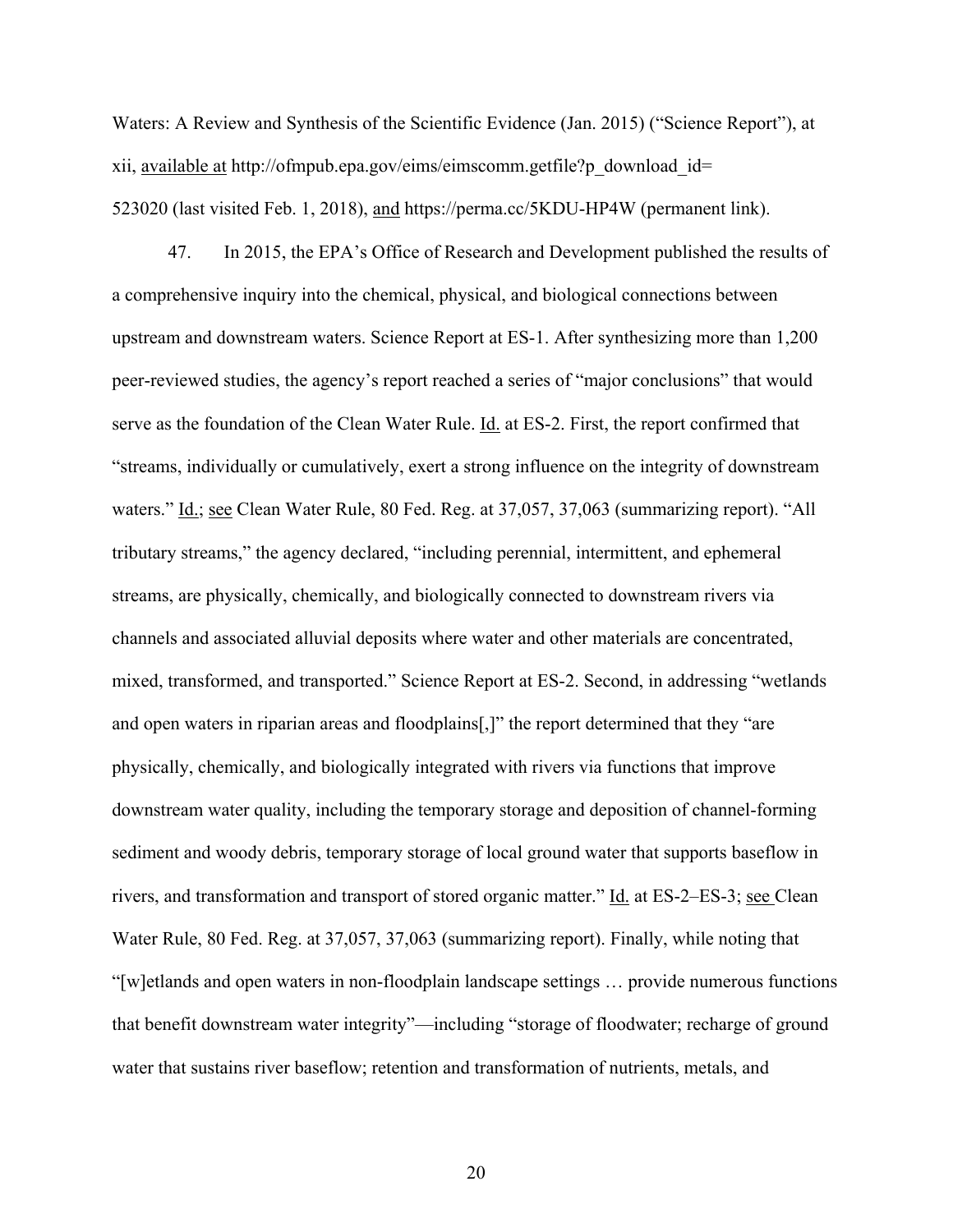pesticides; export of organisms or reproductive propagules to downstream waters; and habitats needed for stream species"—the report concluded that evaluation "of the degree of connectivity for specific groups or classes of wetlands (e.g., prairie potholes or vernal pools)" required "caseby-case analysis." Science Report at ES-3–ES-4; see also Clean Water Rule, 80 Fed. Reg. at 37,057, 37,063 (summarizing report).

48. With the Clean Water Rule, the EPA and the Corps translated this science into clear regulatory standards that are "easier to understand, consistent, and environmentally more protective" than the agencies' prior regulations and guidance. Clean Water Rule, 80 Fed. Reg. at 37,057. The regulation, which became effective on August 28, 2015, organizes the nation's waters into three classes: "[w]aters that are jurisdictional in all instances, waters that are excluded from jurisdiction, and a narrow category of waters subject to case-specific analysis to determine whether they are jurisdictional." Id.

49. The class of waters deemed "jurisdictional in all instances" is centered around traditional navigable waters, interstate waters, and the territorial seas, along with "impoundments" of such waterbodies. Clean Water Rule, 80 Fed. Reg. at 37,057-58; see also 33 C.F.R. § 328.3(a)(1)-(4). To this list of waters, the Clean Water Rule adds both "tributaries" that have "a bed and banks and an ordinary high water mark[,]" and "waters adjacent" to other jurisdictional waters, "including wetlands, ponds, lakes, oxbows, impoundments, and similar waters[.]" 33 C.F.R. § 328.3(a)(5)-(6), (c)(3). According to the agencies, "[t]he great majority of tributaries as defined by the rule are headwater streams that play an important role in the transport of water, sediments, organic matter, nutrients, and organisms to downstream waters." Clean Water Rule, 80 Fed. Reg. at 37,058. As to "adjacent waters," the regulation uses "bright line boundaries" to target only "those waters that … possess the requisite connection to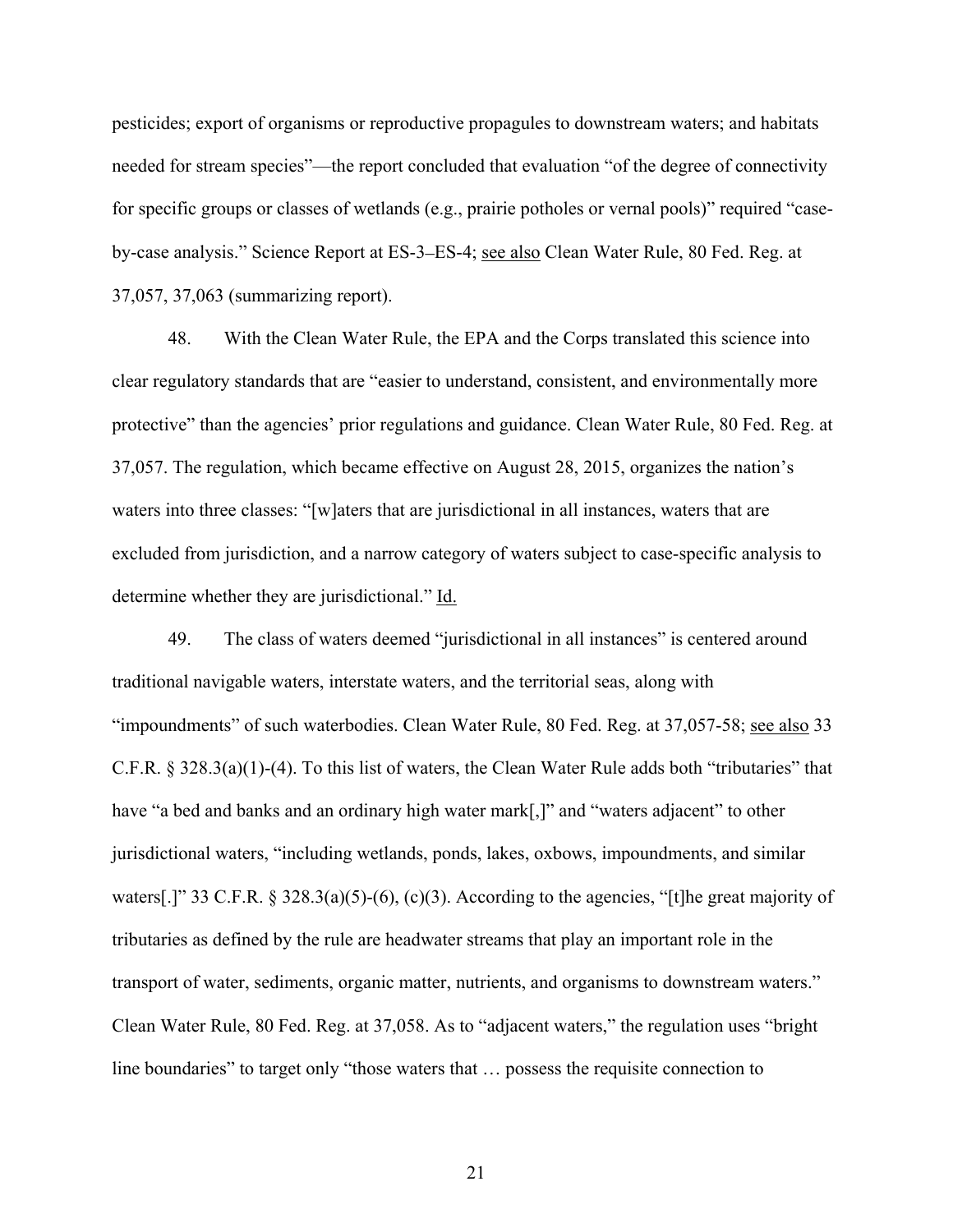downstream waters and function as a system to protect the chemical, physical, or biological integrity of those waters." Id.; see also 33 C.F.R. § 328.3(c)(1)-(2) (defining "adjacent" to include "[a]ll waters located within 100 feet of the ordinary high water mark" of another jurisdictional water; "[a]ll waters located within the 100-year floodplain of … [another jurisdictional] water … and not more than 1,500 feet from the ordinary high water mark of such water[;]" "[a]ll waters located within 1,500 feet of the high tide line of ... [another jurisdictional] water[;]" and "all waters within 1,500 feet of the ordinary high water mark of the Great Lakes").

50. In delineating the "narrow category of waters subject to case-specific analysis" under the Clean Water Rule, the EPA and the Corps specifically "identified … five specific types of waters in specific regions that science demonstrates should be subject to a significant nexus analysis and are considered similarly situated by rule because they function alike and are sufficiently close to function together in affecting downstream waters." Clean Water Rule, 80 Fed. Reg. at 37,057, 37,059. "Consistent with Justice Kennedy's opinion in Rapanos, the agencies determined that … [these] waters"—"Prairie potholes, Carolina and Delmarva bays, pocosins, western vernal pools in California, and Texas coastal prairie wetlands"—"should be analyzed 'in combination' (as a group, rather than individually) in the watershed that drains to the nearest traditional navigable water, interstate water, or the territorial seas when making a case-specific analysis of whether these waters have a significant nexus" to such downstream waters. Id. at 37,059; 33 C.F.R. § 328.3(a)(7). By providing for watershed-wide assessments of "similarly situated" waters, 33 C.F.R. § 328.3(a)(7), the Clean Water Rule eliminated the 2008 guidance's narrow and unlawful focus on waters "adjacent to the same tributary[,]" 2008 Guidance at 10.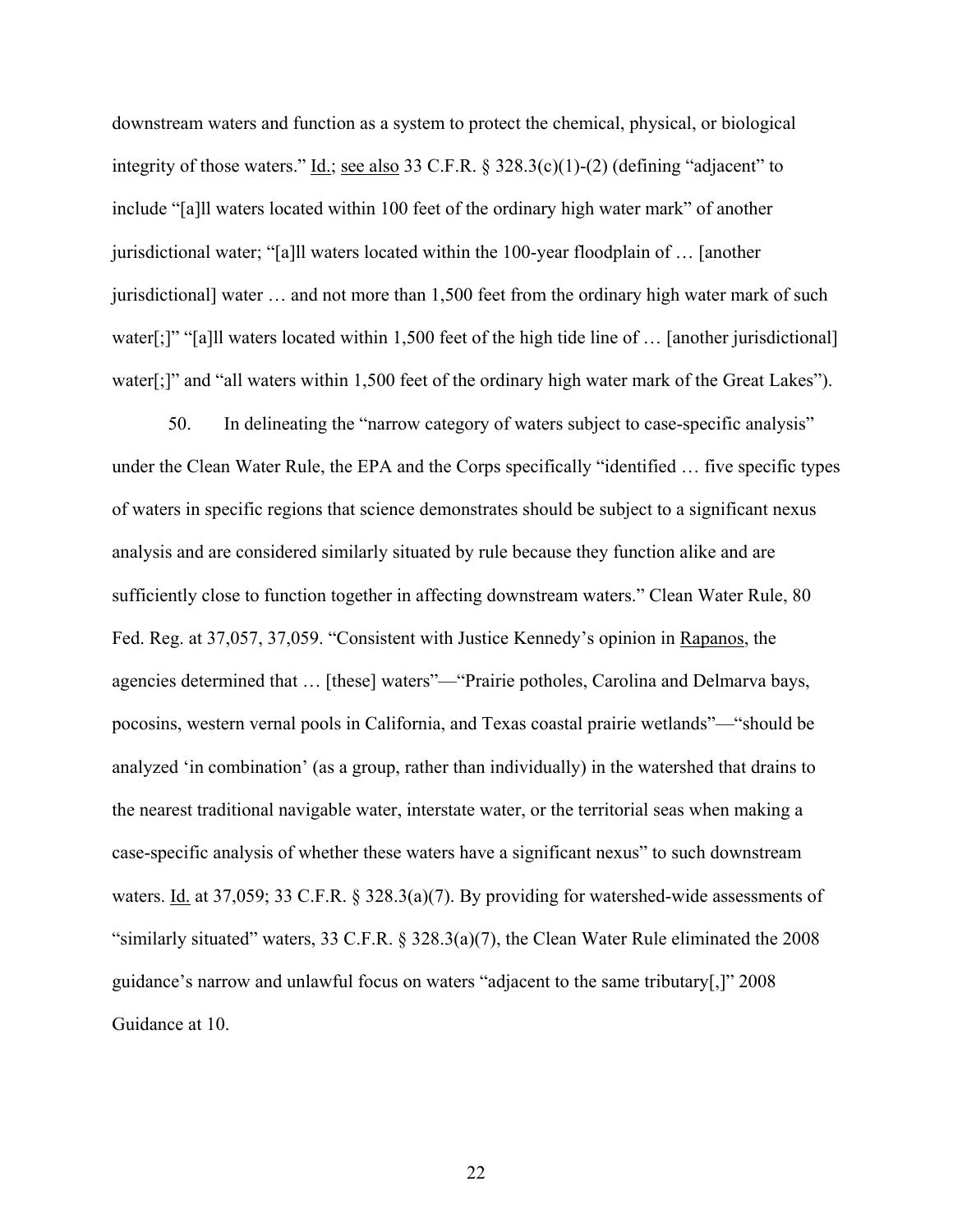51. The final category of waters—those expressly "excluded from jurisdiction"—is expanded under the Clean Water Rule. Clean Water Rule, 80 Fed. Reg. at 37,057, 37,059. According to the agencies, "[p]rior converted cropland and waste treatment systems ha[d] been excluded from the definition of 'waters of the United States' … since 1992 and 1979 respectively, and continue [d] to be excluded" by the new regulation. <u>Id.</u> at 37,059; 33 C.F.R. § 328.3(b)(1)-(2). The rule established additional exclusions for a variety of ditches and artificial waters, as well as "erosional features[.]" Clean Water Rule, 80 Fed. Reg. at 37,059; 33 C.F.R. § 328.3(b)(3)-(4). While the agencies had "never considered puddles to meet the minimum standard for being a 'water of the United States,'" they also honored the request of "numerous commenters" who had asked for an express puddle exclusion. Clean Water Rule, 80 Fed. Reg. at 37,099; 33 C.F.R. § 328.3(b)(4)(vii).

52. The Clean Water Rule's puddle provision was emblematic of the agencies' considerable efforts to solicit and address public comments. After publishing the proposed rule in April 2014, the EPA and the Corps invited members of the public to submit substantive comments for more than 200 days. Clean Water Rule, 80 Fed. Reg. at 37,057; Extension of Comment Period for the Definition of "Waters of the U.S." under the Clean Water Act Proposed Rule and Notice of Availability, 79 Fed. Reg. 61,590, 61,590-91 (Oct. 14, 2014) (extending the comment period on the agencies' proposal until November 14, 2014). The agencies' final regulation:

> reflect[ed] the over 1 million public comments on the proposal, the substantial majority of which supported the proposed rule, as well as input provided through the agencies' extensive public outreach effort, which included over 400 meetings nationwide with states, small businesses, farmers, academics, miners, energy companies, counties, municipalities, environmental organizations, other federal agencies, and many others.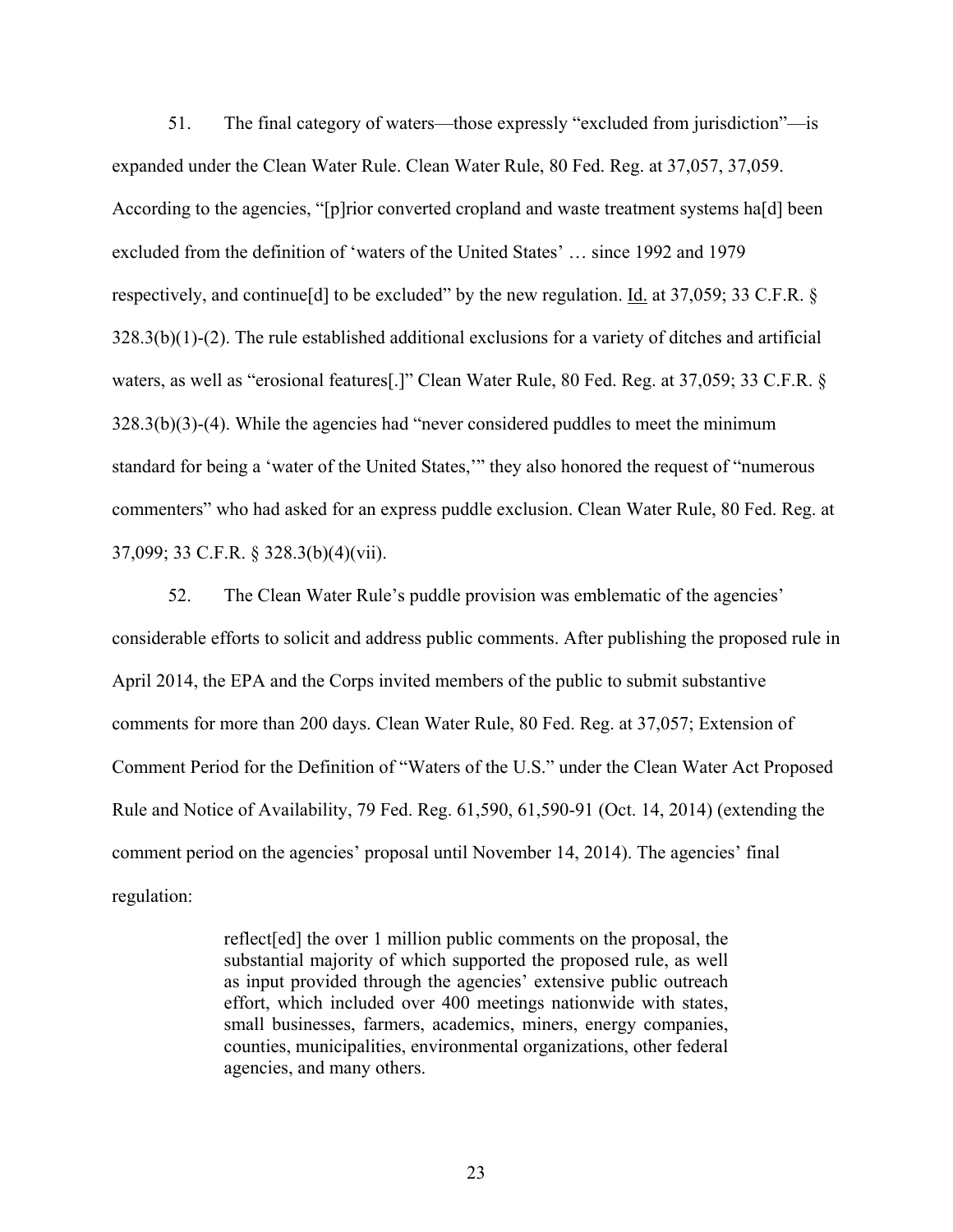Clean Water Rule, 80 Fed. Reg. at 37,057.

53. The opportunity for public comment was not limited to the rulemaking process. Following the preparation of its draft report on "the effects that small streams, wetlands, and open waters have on larger downstream waters[,]" the EPA asked the public to assist the Science Advisory Board in its "comprehensive technical review" of the document. Request for Nominations of Experts for a Science Advisory Bd. Panel to Review EPA's Draft Science Synthesis Report on the Connectivity of Streams and Wetlands to Downstream Waters, 78 Fed. Reg. 15,012 (Mar. 8, 2013); Clean Water Rule, 80 Fed. Reg. at 37,057. In early 2013, the agency encouraged members of the public to nominate "recognized experts" in hydrology, ecology, and other disciplines for the Board's review panel. 78 Fed. Reg. at 15,012. After the panel had been selected, the public was repeatedly invited to submit comments and attend hearings. Clean Water Rule, 80 Fed. Reg. at 37,062. All told, "[o]ver 133,000 public comments were received" by the panel, and "[e]very meeting [it held] was open to the public, noticed in the Federal Register, and had time allotted for the public to present their views." Id.

54. The Clean Water Rule, in short, was the product of extensive public outreach and thorough scientific analysis. In seeking to eliminate the regulation's protections, the new administration took a decidedly different approach.

#### **IV. The Trump Administration's Efforts to Eliminate the Clean Water Rule**

55. The Trump Administration's plans for the Clean Water Rule became clear before Inauguration Day. On December 8, 2016, the President-elect announced that he would nominate E. Scott Pruitt, the Attorney General of Oklahoma, to serve as the Administrator of the U.S. Environmental Protection Agency. See Press Release (Dec. 8, 2016), available at http:// www.presidency.ucsb.edu/ws/index.php?pid=119781 (last visited Feb. 1, 2018), and https://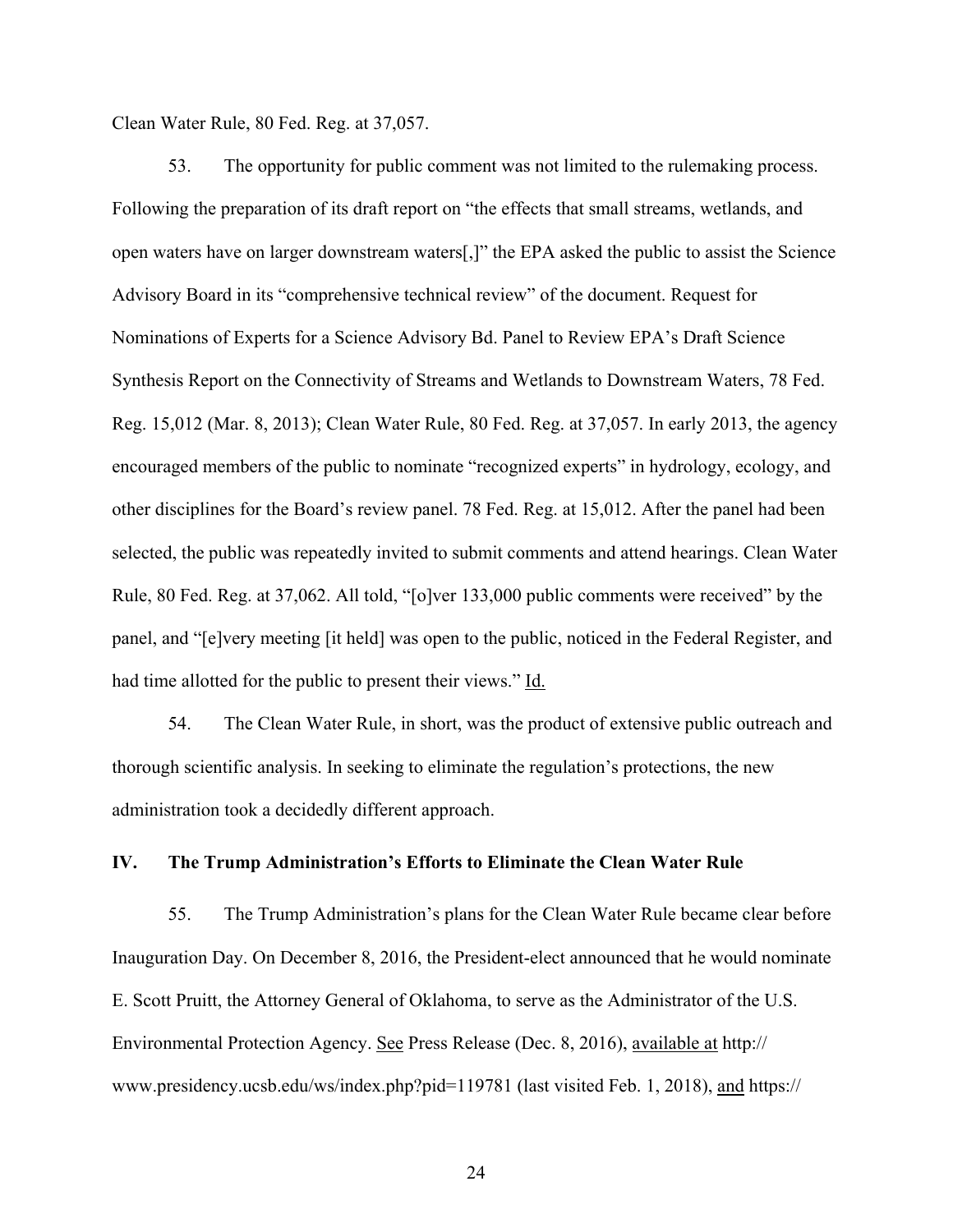perma.cc/24UR-CSKM (permanent link). At the time of the announcement, Mr. Pruitt had been waging an assault on the Clean Water Rule for more than two years.

56. Attorney General Pruitt declared his opposition to the proposed Clean Water Rule in 2014, when he joined a comment letter calling for its withdrawal. Comments of the Attorneys Gen. of West Virginia, et al., on the Proposed Definition of "Waters of the U.S." (Docket No. EPA-HQ-OW-2011-0880) (Oct. 8, 2014), available at https://www.regulations.gov/ contentStreamer?documentId=EPA-HQ-OW-2011-0880-7988&attachmentNumber=1& contentType=pdf (last visited Feb. 1, 2018), and https://perma.cc/CDD2-RXTC (permanent link). In subsequent testimony before two congressional committees, Mr. Pruitt described the proposed rule as "a naked power grab by the EPA" and "a classic case of overreach"—one "flatly contrary to the will of Congress, who, with the passing of the Clean Water Act, decided that it was the States who should plan the development and use of local land and water resources." Impacts of the Proposed "Waters of the U.S." Rule on State and Local Gov'ts: Joint Hearing before the Comm. on Transp. and Infrastructure, U.S. House of Representatives, and the Comm. on Env't and Pub. Works, U.S. Senate, 114th Cong. 70 (2015) ("Pruitt Testimony"). He went on to accuse his future agency of being "generally … unresponsive to concerns expressed by States, local governments, and individual citizens," and complained that the EPA had engaged in "a public relations campaign designed to sway opinion and rule America." Id. According to Mr. Pruitt, the proposed Clean Water Rule was "unlawful and should be withdrawn." <u>Id.</u> at 71.

57. When the Clean Water Rule was not withdrawn, Attorney General Pruitt sued. See Compl. for Declaratory and Injunctive Relief, State of Okla. ex rel. E. Scott Pruitt v. U.S. EPA, No. 15-CV-381-CVE-FHM (N.D. Okla. July 8, 2015). In responding to a consolidated set of challenges by Mr. Pruitt and others, the United States Court of Appeals for the Sixth Circuit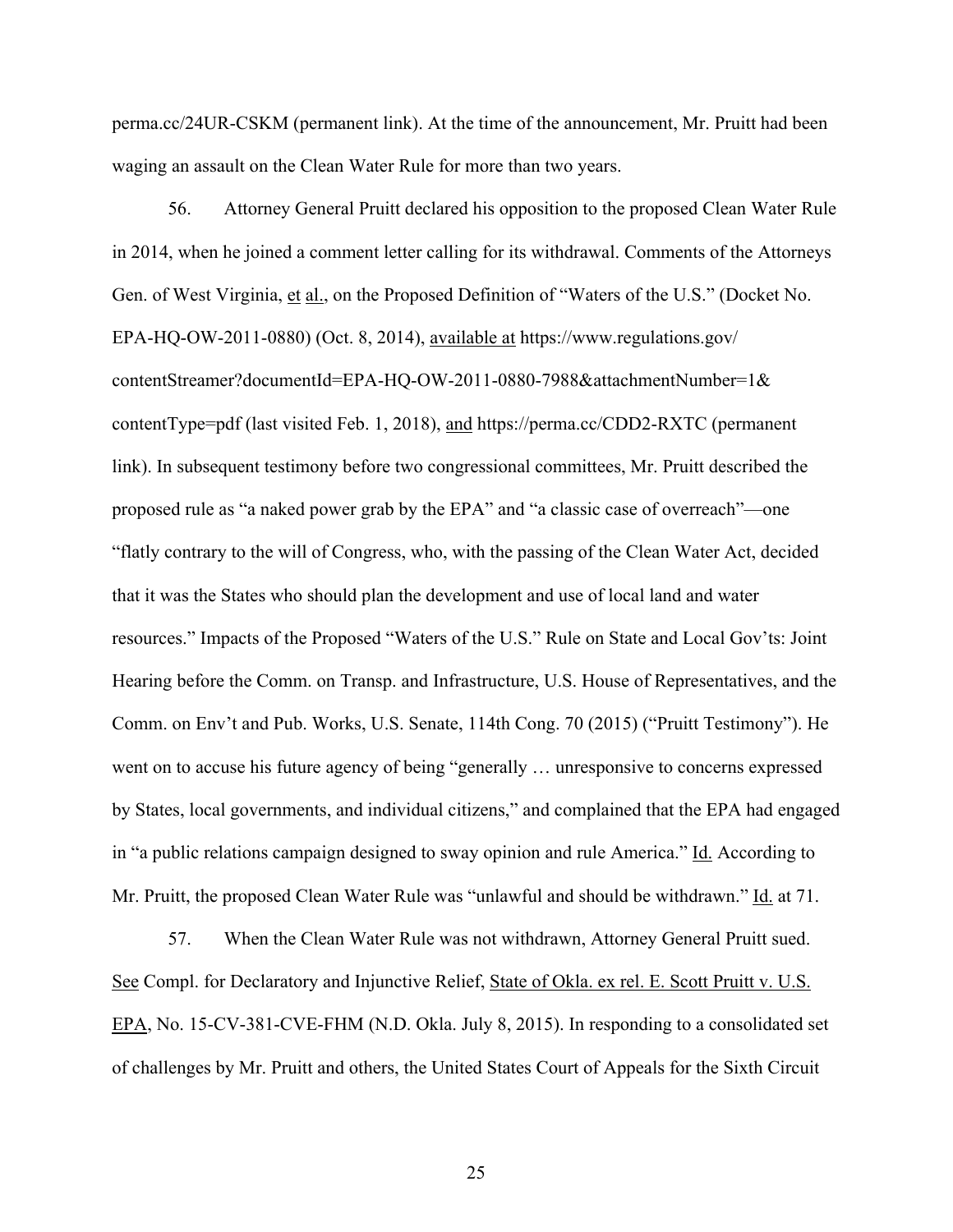entered an order temporarily staying the regulation on October 9, 2015, to "allow[] for a more deliberate determination whether th[e] exercise of Executive power, enabled by Congress and explicated by the Supreme Court, [wa]s proper under the dictates of federal law." In re: Clean Water Rule, 803 F.3d 804, 808 (6th Cir. 2015).

58. The Trump Administration's efforts to eliminate the Clean Water Rule began less than two weeks after Mr. Pruitt's confirmation. On February 28, 2017, President Trump issued an executive order directing Administrator Pruitt and the Assistant Secretary of the Army for Civil Works to "review the … Clean Water Rule … for consistency with the [Administration's] policy … and publish for notice and comment a proposed rule rescinding or revising the rule, as appropriate and consistent with law." Exec. Order No. 13,778, § 2(a). Remarkably, the order also instructed "the Administrator and the Assistant Secretary … [to] consider interpreting the term 'navigable waters[]' … in a manner consistent with the opinion of Justice Antonin Scalia in Rapanos"—an opinion whose limitations had been rejected by a majority of the Supreme Court.  $\underline{\text{Id.}}$  § 3.

### **A. The Proposed Repeal of the Clean Water Rule**

59. Though President Trump's order called for a "review" of the Clean Water Rule before any action was taken, Exec. Order No. 13,778, § 2(a), Administrator Pruitt decided to move more quickly. On July 27, 2017, the EPA and the Corps proposed an immediate repeal of the Clean Water Rule. Proposed Repeal Rule, 82 Fed. Reg. at 34,899. According to the agencies, the repeal would serve as "the first step in a comprehensive, two-step process intended to review and revise the definition of 'waters of the United States' consistent with the Executive Order signed on February 28, 2017.]" Id. The proposed rule, the agencies explained,

> would rescind the 2015 Clean Water Rule and replace it with a recodification of the regulatory text that governed the legal regime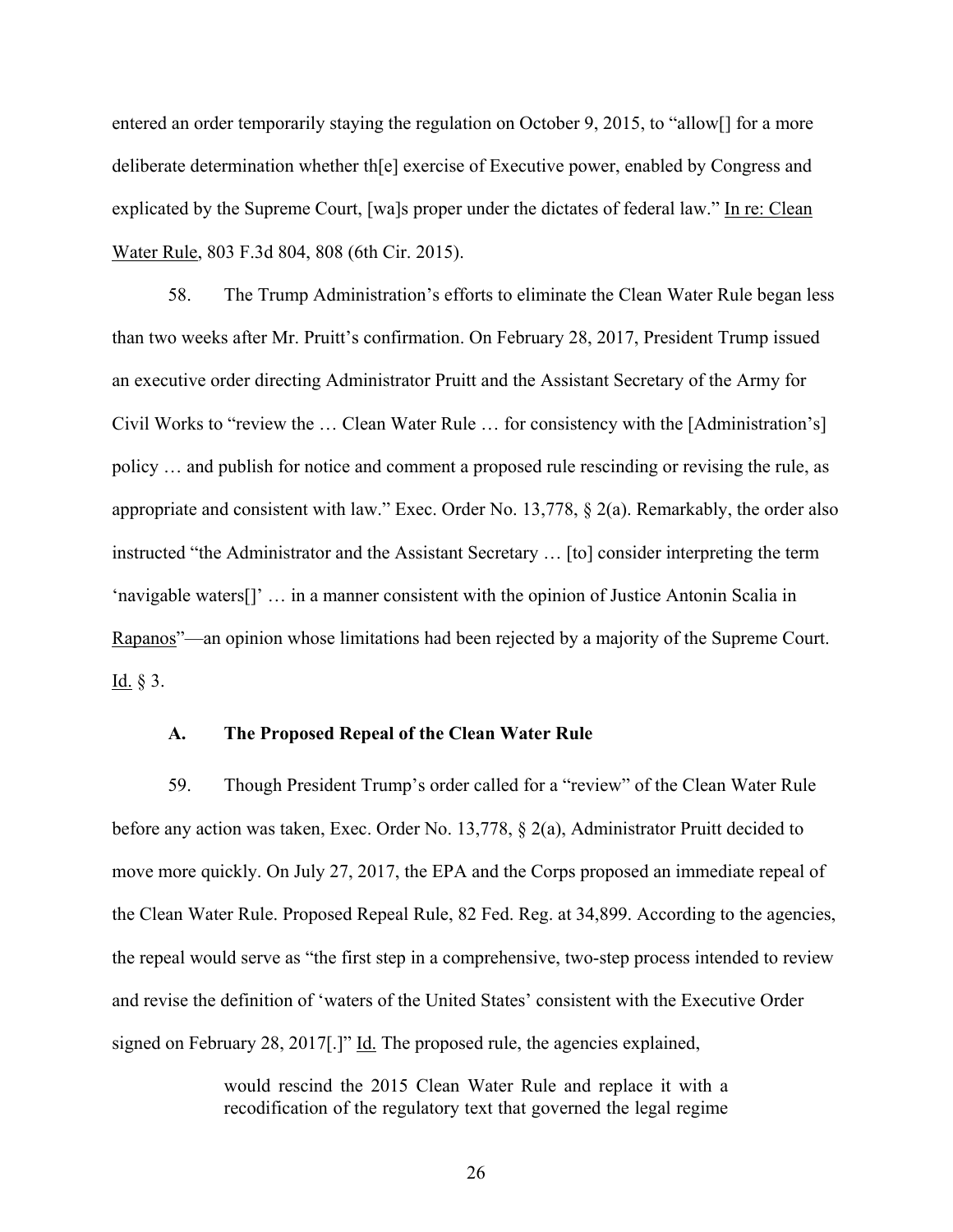prior to the 2015 Clean Water Rule and that the agencies [we]re currently implementing under the … [Sixth Circuit's] stay, informed by applicable guidance documents … , and consistent with the **SWANCC** and **Rapanos** Supreme Court decisions, applicable case law, and longstanding agency practice.

Id. at 34,901-02. The regulation would, in other words, convert the Court of Appeals' temporary stay into a permanent repeal—and revive the agencies' unlawful 2008 guidance.

60. While the EPA and the Corps admitted that the proposed repeal would "define the scope of 'waters of the United States' that are protected under the Clean Water Act[,]" they affirmatively refused to "undertake any substantive reconsideration" of the issue. Proposed Repeal Rule, 82 Fed. Reg. at 34,900, 34,903. In attempting to defend their reliance on such an arbitrary approach, the agencies repeatedly argued that repealing the Clean Water Rule would do nothing at all, eliminating any need for informed deliberation. In the words of the agencies, because the Clean Water Rule "ha[d] already been stayed by the Sixth Circuit," the proposed repeal would "simply codify the legal status quo … [as] a temporary, interim measure pending substantive rulemaking[.]" Id. at 34,903. In truth, however, the agencies' proposed rule was designed to permanently remove the Clean Water Rule from the Code of Federal Regulations—a significant, and intended, change to the "legal status quo." See id. at 34,899-900.

61. In addition to disregarding and disavowing the substantive implications of the proposed repeal, the agencies insisted that members of the public do the same. With their notice of proposed rulemaking, the agencies declared that they:

> [we]re not at this time soliciting comment on the scope of the definition of 'waters of the United States' that the agencies should ultimately adopt in the second step of th[eir] two-step process, as the agencies w[ould] address all of those issues, including those related to the … [Clean Water Rule], in the second notice and comment rulemaking to adopt a revised definition of 'waters of the United States' in light of the February 28, 2017, Executive Order.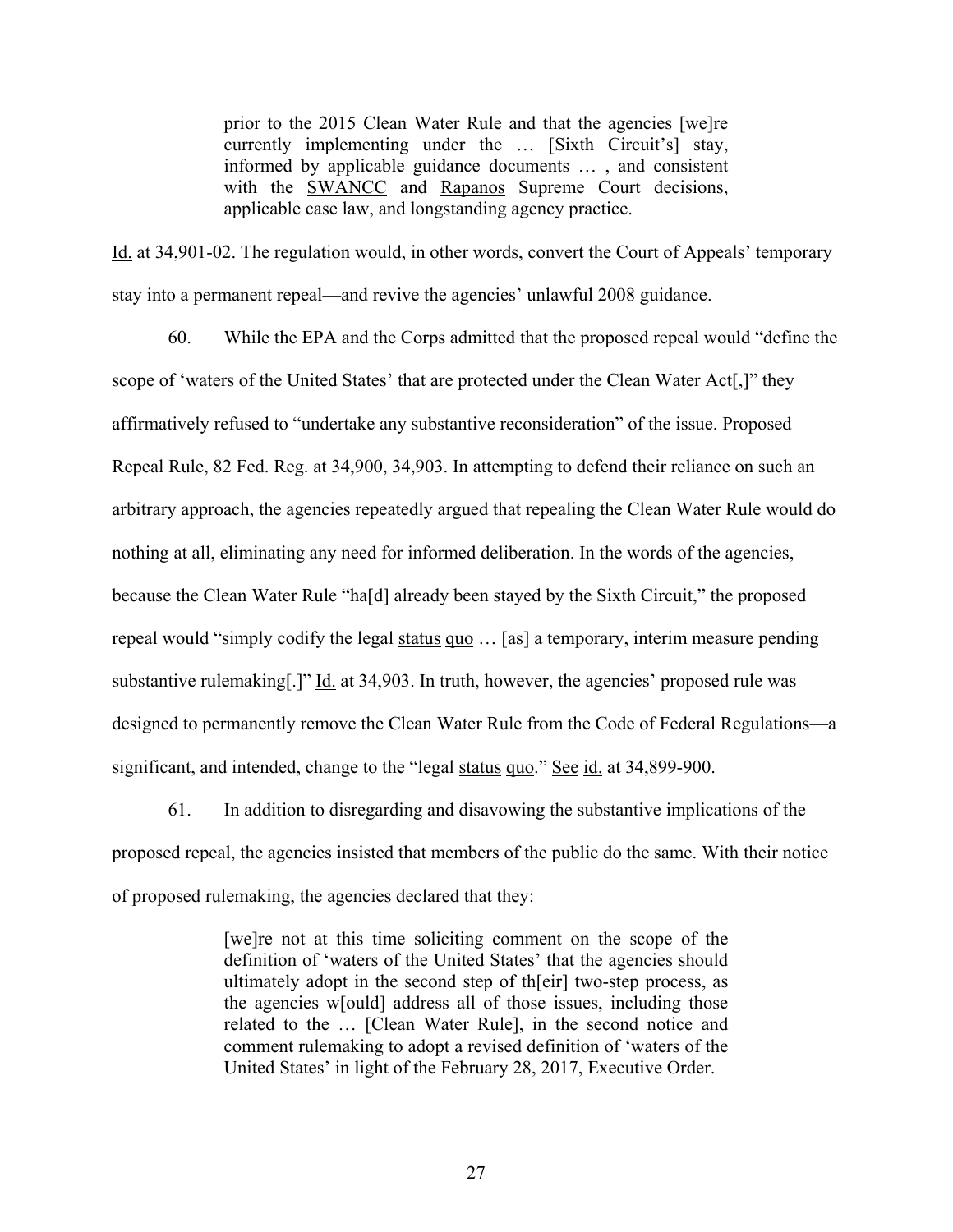Proposed Repeal Rule, 82 Fed. Reg. at 34,903. Moreover, the agencies added, because they had no intention of "undertak[ing] any substantive reconsideration of the pre-2015 … definition" their proposal would revive, members of the public should withhold their comments on it, as well. Id. In place of a meaningful opportunity for comment, the agencies invited members of the public to submit their views on "whether it … [would be] desirable and appropriate to re-codify in regulation the status quo as an interim first step pending a substantive rulemaking to reconsider the definition of 'waters of the United States'" and, if so, how "best … to accomplish it." Id.

### **B. The Suspension of the Clean Water Rule**

62. Despite their acknowledgment that "[t]he scope of CWA jurisdiction is an issue of great national importance[,]" the EPA and the Corps seemed unprepared for the public's response to the proposed repeal. Proposed Repeal Rule, 82 Fed. Reg. at 34,902. In a memorandum published nearly two months after the close of the comment period, the agencies reported that they had received "more than 680,000 public comments" on the repeal rule. Memorandum for the Record, Rulemaking Process for Proposed Rule: Definition of "Waters of the U.S."—Addition of an Applicability Date to 2015 Clean Water Rule (Nov. 20, 2017) ("Rulemaking Memorandum"), at 4, available at https://www.regulations.gov/document? D=EPA-HQ-OW-2017-0644-0003 (last visited Feb. 1, 2018). As the memorandum acknowledged, these comments "require[d] sufficient time to process … before the agencies c[ould] review [them] and develop appropriate responses." Id.

63. Administrator Pruitt, however, appeared uninterested in waiting. On November 16, 2017, Mr. Pruitt signed a hastily devised proposal to "amend the effective date of the … Clean Water Rule"—"quickly" and retroactively—from August 28, 2015 to "two years from the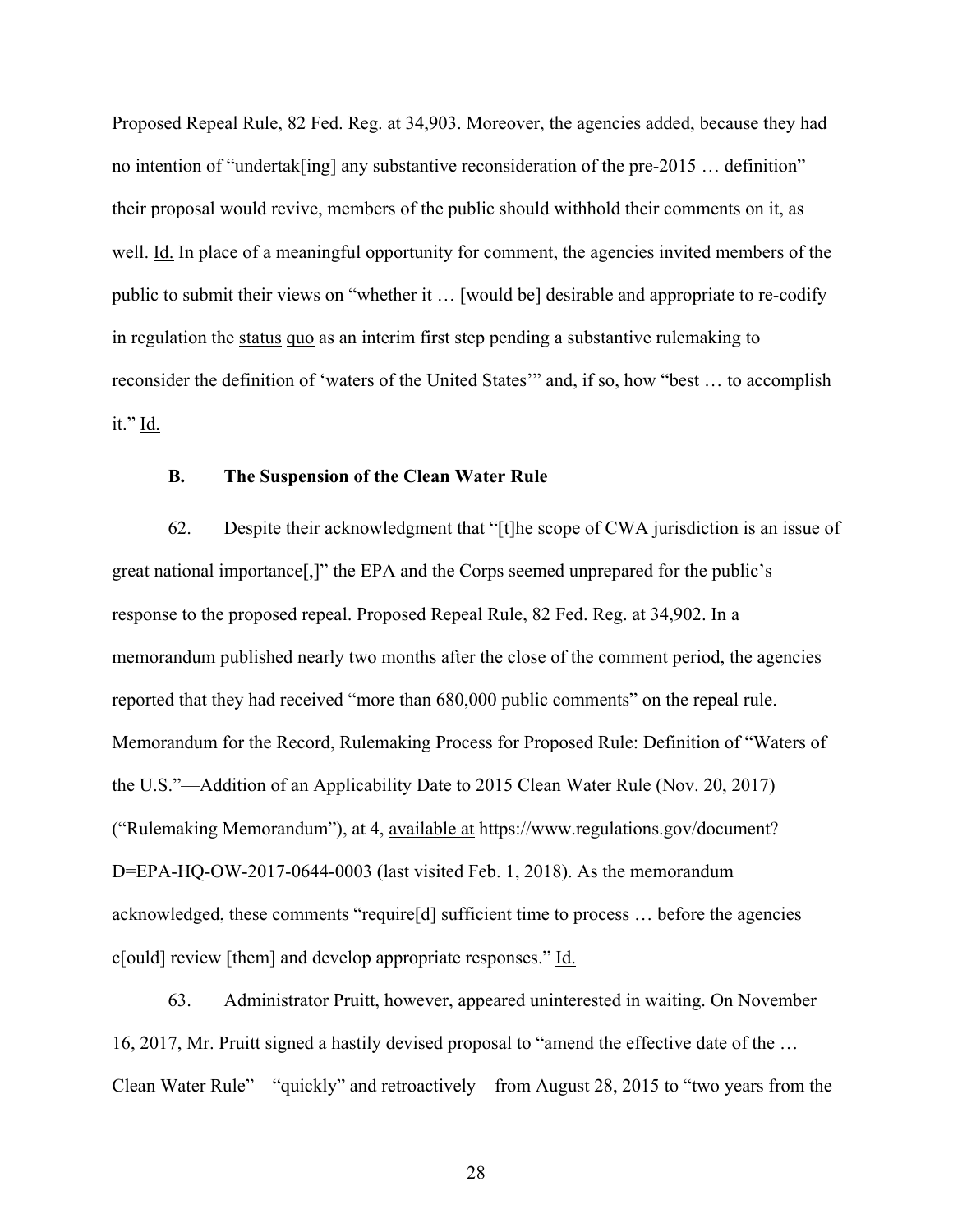date" of the proposed rule's finalization. Effective-Date Proposal at 1; News Release, EPA and the Army Propose to Amend the Effective Date of the 2015 Rule Defining "Waters of the U.S." (Nov. 16, 2017), available at https://www.epa.gov/newsreleases/epa-and-army-propose-amendeffective-date-2015-rule-defining-waters-united-states (last visited Feb. 1, 2018), and https://perma.cc/LJ7S-QKR6 (permanent link). According to the proposal, which was also signed by the Acting Assistant Secretary of the Army for Civil Works:

> [t]he amendment of the effective date of the 2015 Rule … would ensure that the regulatory definition of "waters of the United States" that existed prior to promulgation of the … [Clean Water Rule] in 2015 and that has been in effect nationwide since the 2015 Rule was stayed on October 9, 2015, would remain in effect during the ongoing actions undertaken in response to the Executive Order.

Effective-Date Proposal at 4.

64. The reason for the agency's abrupt change of plans was clear. In the wake of the Sixth Circuit's October 2015 decision to temporarily enjoin the Clean Water Rule, the Supreme Court had taken up a challenge to the Sixth Circuit's jurisdiction under the Clean Water Act. As the agencies expected a decision from the Supreme Court "at any time[,]" the proposed regulation was aimed at preventing the Clean Water Rule from returning to force. Effective-Date Proposal at 6-7.

65. The agencies soon changed tack again, however. When their proposal appeared in the Federal Register on November 22, 2017—only six days later—it had been altered without explanation. Proposed Suspension Rule, 82 Fed. Reg. at 55,542. Rather than attempting a retroactive change to the Clean Water Rule's effective date, the agencies' new proposed regulation was designed to "add an applicability date to the … Clean Water Rule" that would be "two years from the date of final action" on the proposal. Id. Despite this change in approach, the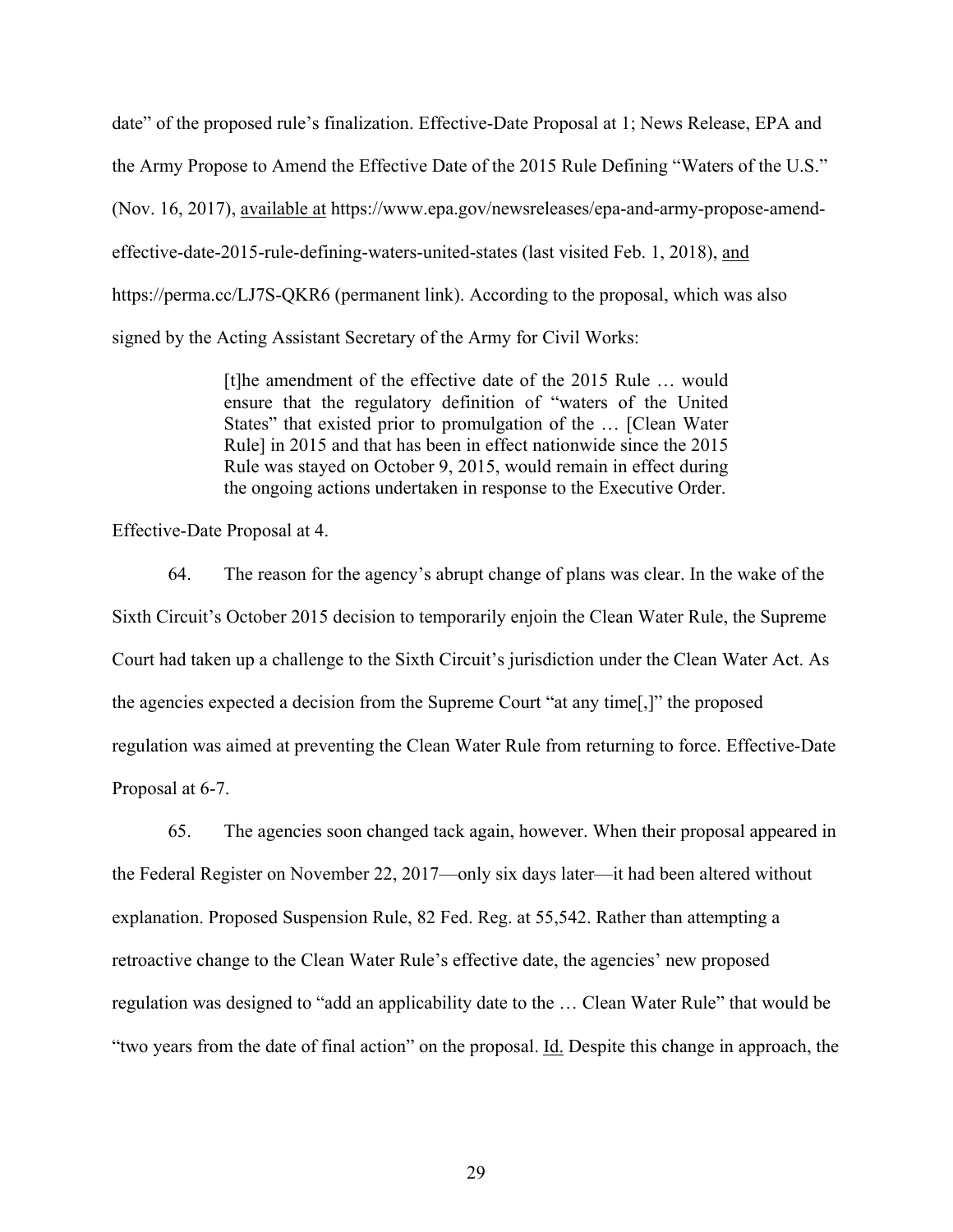EPA and the Corps claimed—in largely identical language—that the outcome would somehow be the same. In the words of the agencies:

> [t]he addition of the applicability date to the 2015 Rule … would ensure that the regulatory definition of "waters of the United States" that existed prior to promulgation of the … [Clean Water Rule] in 2015 and that has been in effect nationwide since the 2015 Rule was stayed on October 9, 2015, would remain in effect during the ongoing actions undertaken in response to the Executive Order.

Id. The agencies made no effort to explain how their previous "regulatory definition" could be revived by an action that left the language of the Clean Water Rule in the Code of Federal Regulations rather than recodifying the prior text.

66. Though their "applicability date" proposal was designed to alter the definition of "waters of the United States," the EPA and the Corps again refused to solicit substantive public comments on the issue. In defiance of federal law, the agencies declared that they "d[id] not intend to engage in substantive re-evaluation of the definition of 'waters of the United States' until the Step Two rulemaking"—that is, until the agencies decided to propose a replacement to the rule they were suspending. Proposed Suspension Rule, 82 Fed. Reg. at 55,545. The agencies accordingly refused to request public comments on "the specific content" of both their prior regulatory scheme, which they planned to reinstate, and the Clean Water Rule, which would be suspended. Id. Instead, they granted members of the public a "short comment period" of 21 days in which to share their views on "whether it is desirable and appropriate to add an applicability date to the 2015 Rule[;]" whether the proposed two-year suspension "should be shorter or longer[;]" and "whether adding the applicability date [would] contribute[] to regulatory certainty." Id. at 55,544-45.

67. On February 6, 2018—less than three weeks after the Supreme Court rejected the Sixth Circuit's claim of jurisdiction to issue a stay, Nat'l Ass'n of Mfrs., 2018 WL 491526, at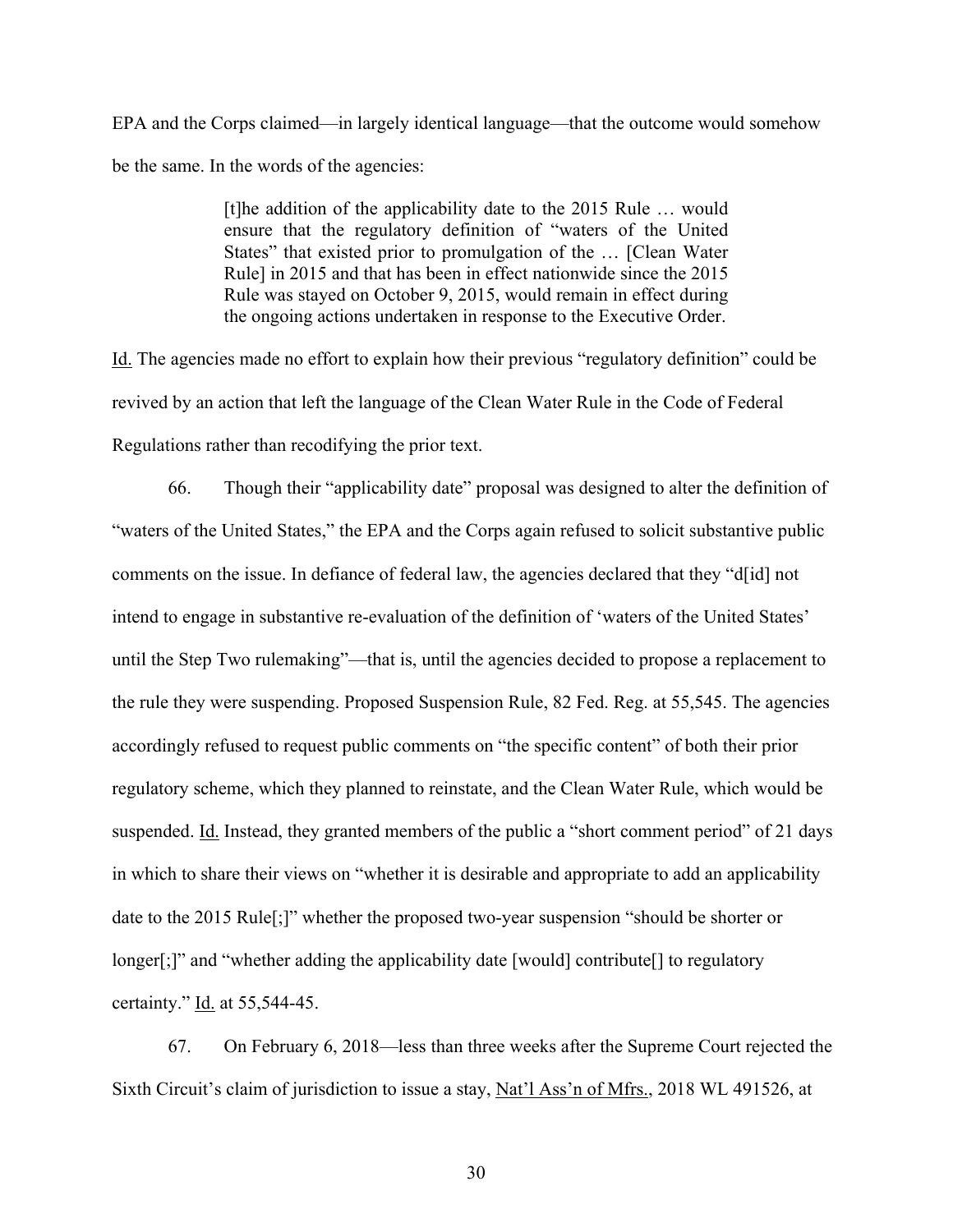\*4—the defendant agencies published a final regulation "adding an applicability date … of February 6, 2020" to the Clean Water Rule "effective immediately[.]" Suspension Rule, 83 Fed. Reg. at 5,200, 5,203. According to the EPA and the Corps, until that date—and "[s]ubject to further action by the agencies"—they "will administer the regulations in place prior to the 2015 Rule, and will continue to interpret the statutory term 'waters of the United States' to mean the waters covered by those regulations, as they are currently being implemented, consistent with Supreme Court decisions and practice, and as informed by applicable agency guidance documents." Id. at 5,200. The agencies emphasized, however, that the language of the Clean Water Rule—rather than the regulations they now intend to implement—will remain in the Code of Federal Regulations. Id. at 5,205 (declaring that the "[a]ddition of a new applicability date to a rule is not tantamount to a repeal of a rule" as "[r]epeal would mean the text of the regulation would no longer exist in the Code of Federal Regulations, and that is not what this final rule does; instead, it adds text to the 2015 Rule").

## **FIRST CAUSE OF ACTION Violation of the Administrative Procedure Act—Arbitrary and Unlawful Failure to Provide a Meaningful Opportunity for Public Comment**

68. The allegations of the preceding paragraphs are incorporated here by reference.

69. In arbitrarily refusing to solicit public comments on the merits of suspending the Clean Water Rule, the Environmental Protection Agency and the Army Corps of Engineers violated the Administrative Procedure Act. See 5 U.S.C. §§ 553(c), 706(2); see also, e.g., N.C. Growers' Ass'n, Inc. v. United Farm Workers, 702 F.3d 755, 769-70 (4th Cir. 2012).

70. With the Administrative Procedure Act, Congress established a vital "process for formulating, amending, … [and] repealing" agency regulations. 5 U.S.C. § 551(5). Three steps are required. First, an agency must publish a "[g]eneral notice of proposed rule making" that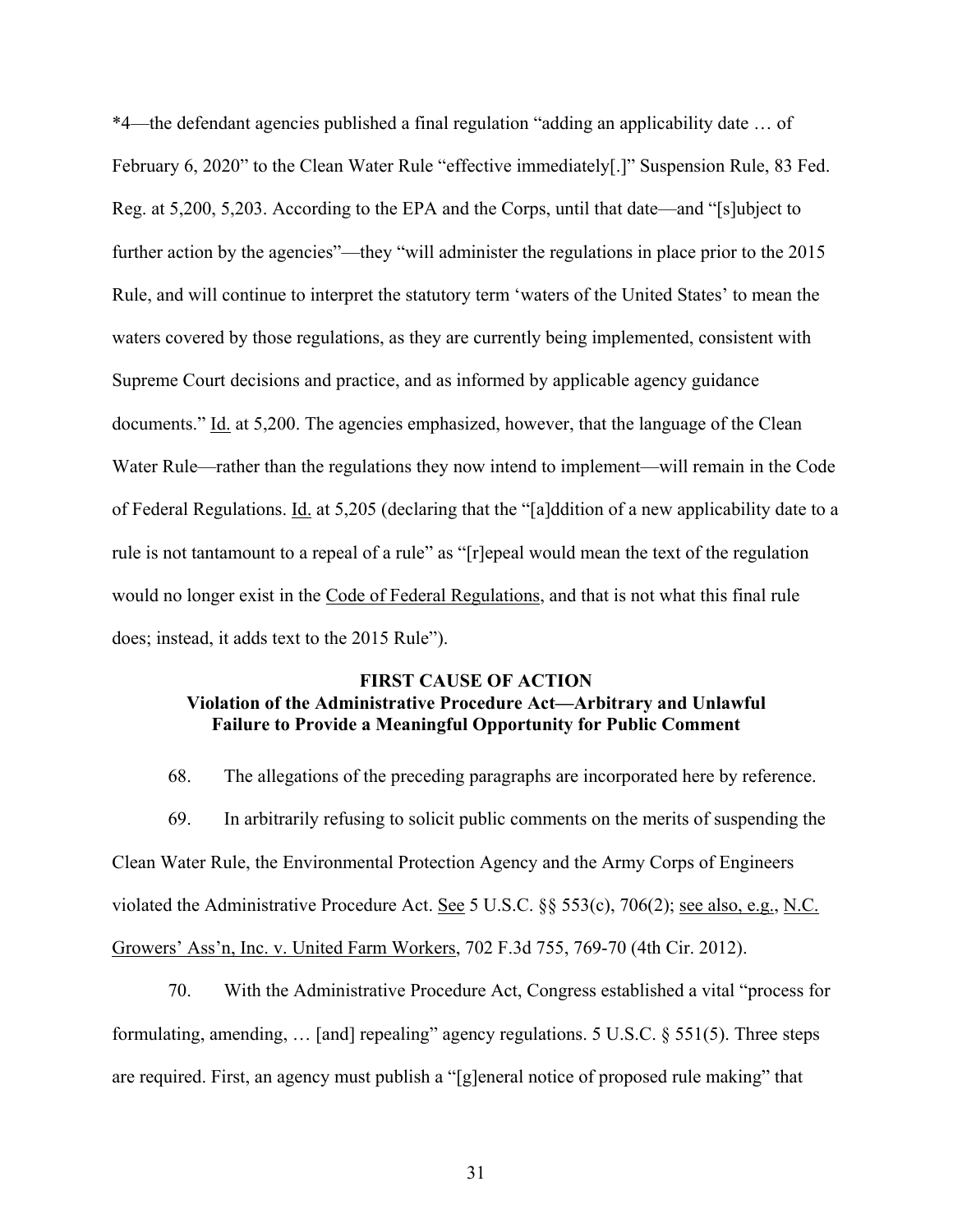includes "either the terms or substance of the proposed rule or a description of the subjects and issues involved." Id. § 553(b). Second, the agency must give the public "an opportunity to participate in the rule making through submission of written data, views, or arguments[.]" Id. § 553(c). Finally, after considering all of the relevant comments received, the agency must respond to them on the record and "incorporate in the rules adopted a concise general statement of their basis and purpose." Id.

71. "The important purposes of this notice and comment procedure cannot be overstated." N.C. Growers' Ass'n, 702 F.3d at 763. Rather than "erect[ing] arbitrary hoops through which federal agencies must jump without reason[,]" the process "improves the quality of agency rulemaking by exposing regulations to diverse public comment," "ensures fairness to affected parties," and "provides a well-developed record that enhances the quality of judicial review." Sprint Corp. v. FCC, 315 F.3d 369, 373 (D.C. Cir. 2003) (internal quotations omitted). When a proposed regulation is aimed at eliminating protections that were previously adopted by an agency, notice and comment also "ensures that … [the] agency will not undo all that it accomplished through its rulemaking without giving all parties an opportunity to comment on the wisdom of repeal." Consumer Energy Council of Am. v. FERC, 673 F.2d 425, 446 (D.C. Cir. 1982), aff'd sub nom. Process Gas Consumers Grp. v. Consumer Energy Council of Am., 463 U.S. 1216 (1983). The requirements of notice and comment, in short, "serve important purposes of agency accountability and reasoned decisionmaking"—and they "impose a significant duty on the agency." Am. Med. Ass'n v. Reno, 57 F.3d 1129, 1132 (D.C. Cir. 1995).

72. In directing members of the public to withhold substantive comments on the implications of suspending the Clean Water Rule—and in allowing only "a short … period" for comments—the EPA and the Corps unlawfully failed to provide a meaningful opportunity for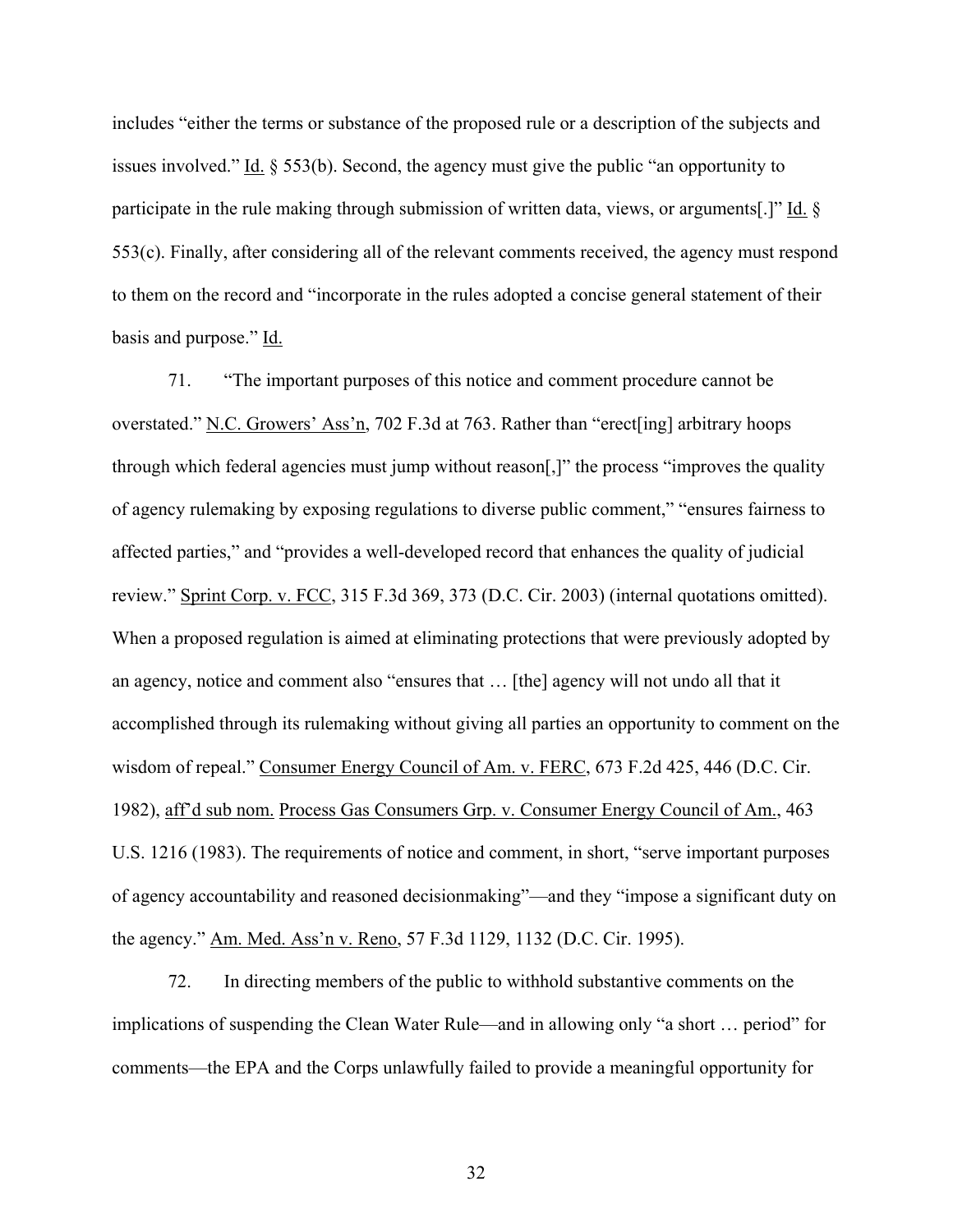public comment. See, e.g., Proposed Suspension Rule, 82 Fed. Reg. at 55,545 (stating that the agencies were not "soliciting comment on the specific content" of their prior regulations or the Clean Water Rule). As the Fourth Circuit Court of Appeals held in North Carolina Growers' Association v. United Farm Workers, a federal agency that seeks to suspend one rule and revive another—even temporarily—may not refuse to solicit public comments on the "substance or merits" of either regulation. 702 F.3d at 769-70. The public, in short, was owed "a meaningful opportunity" to submit comments on the wisdom of the agencies' proposed action—comments that had to be addressed by the agencies before a final decision was made. Id.

73. The need for substantive comments was underscored by the agencies' only substantive argument in defense of their new regulation. According to the notice of proposed rulemaking, the suspension rule is aimed at providing "regulatory continuity and clarity for the many stakeholders affected by the definition of 'waters of the United States.'" Proposed Suspension Rule, 82 Fed. Reg. at 55,543. As the EPA and the Corps have admitted, however, this rationale was essentially identical to the one they had offered in support of the Clean Water Rule itself, which was designed to establish clearer and more predictable lines than the case-bycase approach of the agencies' prior regulatory scheme. Proposed Repeal Rule, 82 Fed. Reg. at 34,901 (noting that the Clean Water Rule was developed to "provide clarity and certainty on the scope of the waters protected by the CWA"). Given the agencies' about-face on the question of how best to establish a clear regulatory scheme, they were required to solicit, consider, and address public comments on the issue. See, e.g., FCC v. Fox Television Stations, Inc., 556 U.S. 502, 515-16 (2009); N.C. Growers' Ass'n, 702 F.3d at 769-70. Because they arbitrarily failed to do so, the challenged rule should be set aside. See 5 U.S.C. §§ 553(c), 706(2).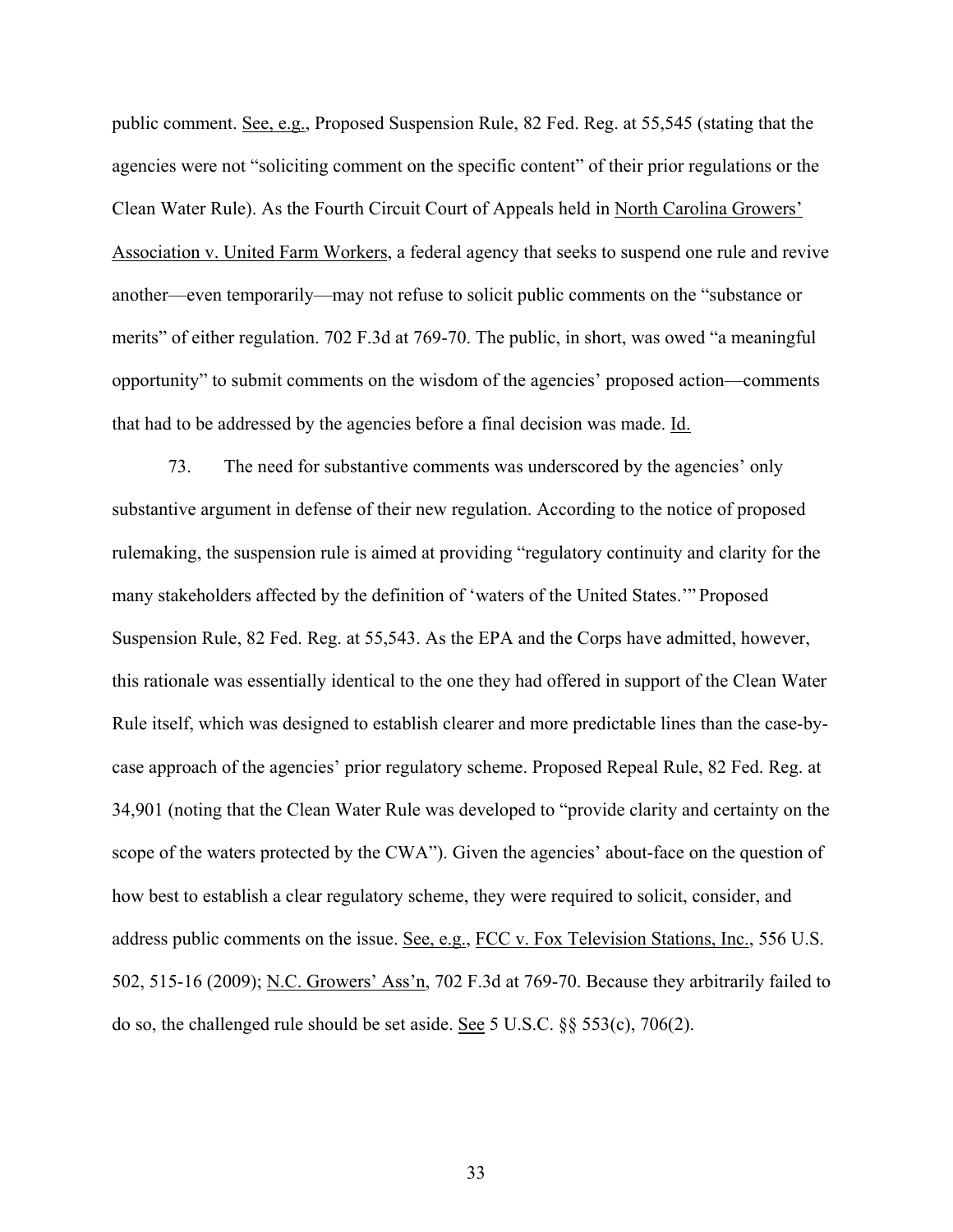### **SECOND CAUSE OF ACTION Violation of the Administrative Procedure Act—Arbitrary and Unlawful Failure to Consider and Address the Merits of the Suspension Rule**

74. The allegations of the preceding paragraphs are incorporated here by reference.

75. In arbitrarily refusing to consider the implications of suspending the Clean Water Rule's protections, the Environmental Protection Agency and the Army Corps of Engineers further violated the Administrative Procedure Act. See 5 U.S.C. §§ 553(c), 706(2).

76. Under the Administrative Procedure Act, federal agencies are obligated to "examine the relevant data and articulate … satisfactory explanation[s] for … [their] action[s]"—explanations that address every "important aspect" of the problems at hand. Motor Vehicle Mfrs. Ass'n of the U.S., Inc. v. State Farm Mut. Auto. Ins. Co., 463 U.S. 29, 43 (1983). As the Supreme Court noted in FCC v. Fox Television Stations, "the requirement that an agency provide reasoned explanation for its action … ordinarily demand[s] that it display awareness that it is changing position. An agency may not, for example, depart from a prior policy sub silentio or simply disregard rules that are still on the books." 556 U.S. at 515 (emphasis in original). When an action reverses an agency's previous position, moreover, "a reasoned explanation is needed for disregarding facts and circumstances that underlay or were engendered by the prior policy." Id. at 515-16.

77. In refusing to "undertake any substantive reconsideration" of either the Clean Water Rule or their prior regulatory scheme, Proposed Suspension Rule, 82 Fed. Reg. at 55,545, the EPA and the Corps defied these requirements. Rather than "display[ing] awareness" that they were "changing position" by suspending the Clean Water Rule's protections, Fox Television Stations, Inc., 556 U.S. at 515, the agencies repeatedly insisted that their new regulation would merely "maintain the legal status quo[.]" Proposed Suspension Rule, 82 Fed. Reg. at 55,542; see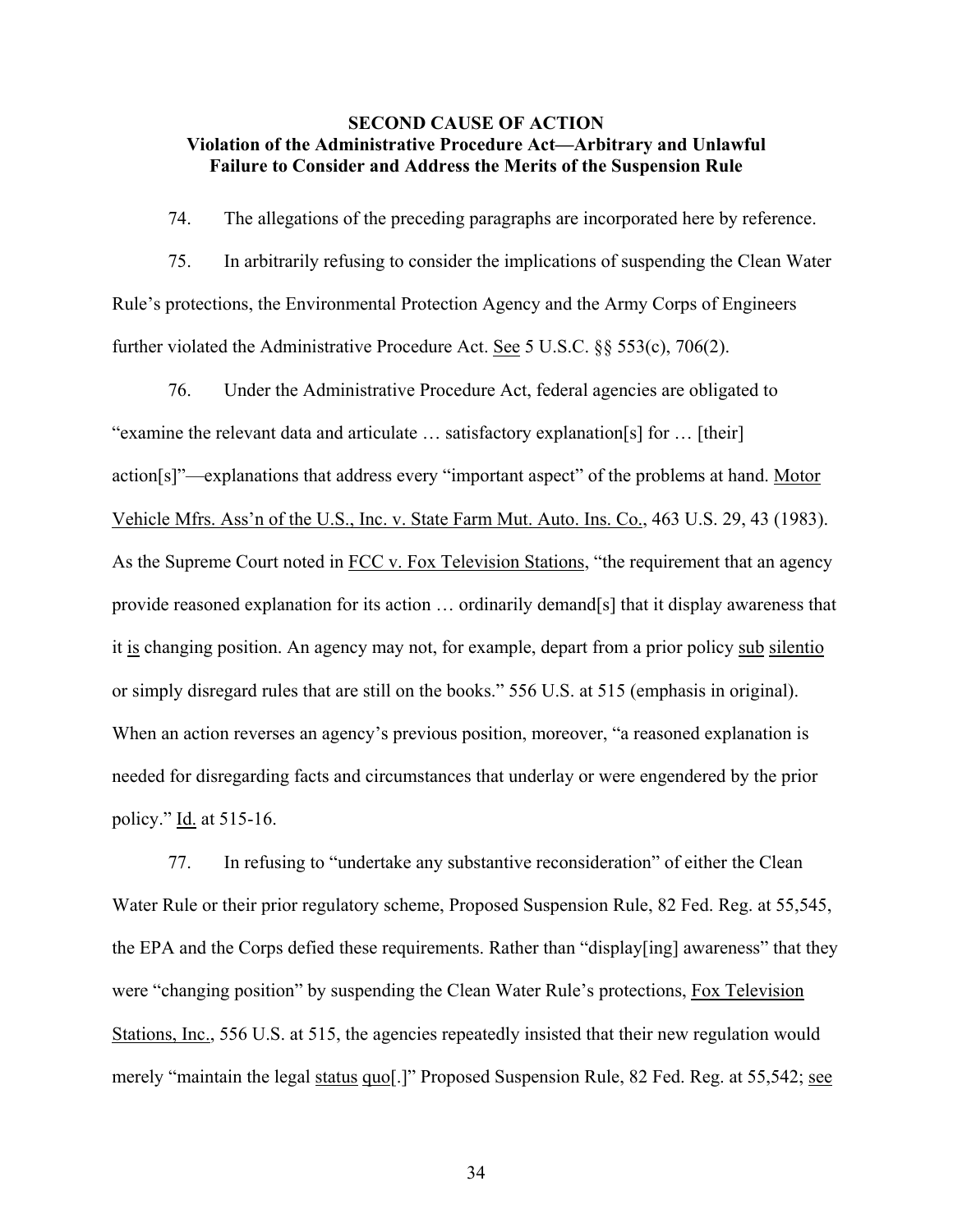$id.$  (declaring that the suspension rule "would simply ... leav[e] in place the current legal status quo while the agencies continue to engage in substantive rulemaking to reconsider the definition of 'waters of the United States'"); id. at 55,544-45 (declaring that the suspension rule would "simply … ensure continuance of the legal status quo" as "a temporary, interim measure pending substantive rulemaking"). And rather than providing "a reasoned explanation … for disregarding" the extensive record assembled in support of the Clean Water Rule, Fox Television Stations, Inc., 556 U.S. at 515-16, the agencies refused give their prior action any consideration at all. See, e.g., Proposed Suspension Rule, 82 Fed. Reg. at 55,545 (declaring that "[t]he agencies d[id] not intend to engage in substantive re-evaluation of the definition of 'waters of the United States' until the Step Two rulemaking"). The agencies made no effort, even, to demonstrate that their action was consistent with the Clean Water Act and its objective of "restor[ing] and maintain[ing] the chemical, physical, and biological integrity of the Nation's waters." 33 U.S.C. § 1251(a); Fox Television Stations, Inc., 556 U.S. at 515 (noting that an "agency must show that … [a] new policy is permissible under the statute" it purports to be implementing).

78. Because the EPA and the Corps flouted the fundamental requirements of the Administrative Procedure Act, the challenged rule should be set aside. See 5 U.S.C. §§ 553(c), 706(2).

#### **THIRD CAUSE OF ACTION**

## **Violation of the Administrative Procedure Act—Arbitrary and Unlawful Failure to Restore the Text of the Governing Rules to the Code of Federal Regulations**

79. The allegations of the preceding paragraphs are incorporated here by reference.

80. In declaring that they "will administer the regulations in place prior to the 2015 Rule, and will continue to interpret the statutory term 'waters of the United States' to mean the waters covered by" them, without restoring the previous regulations to the Code of Federal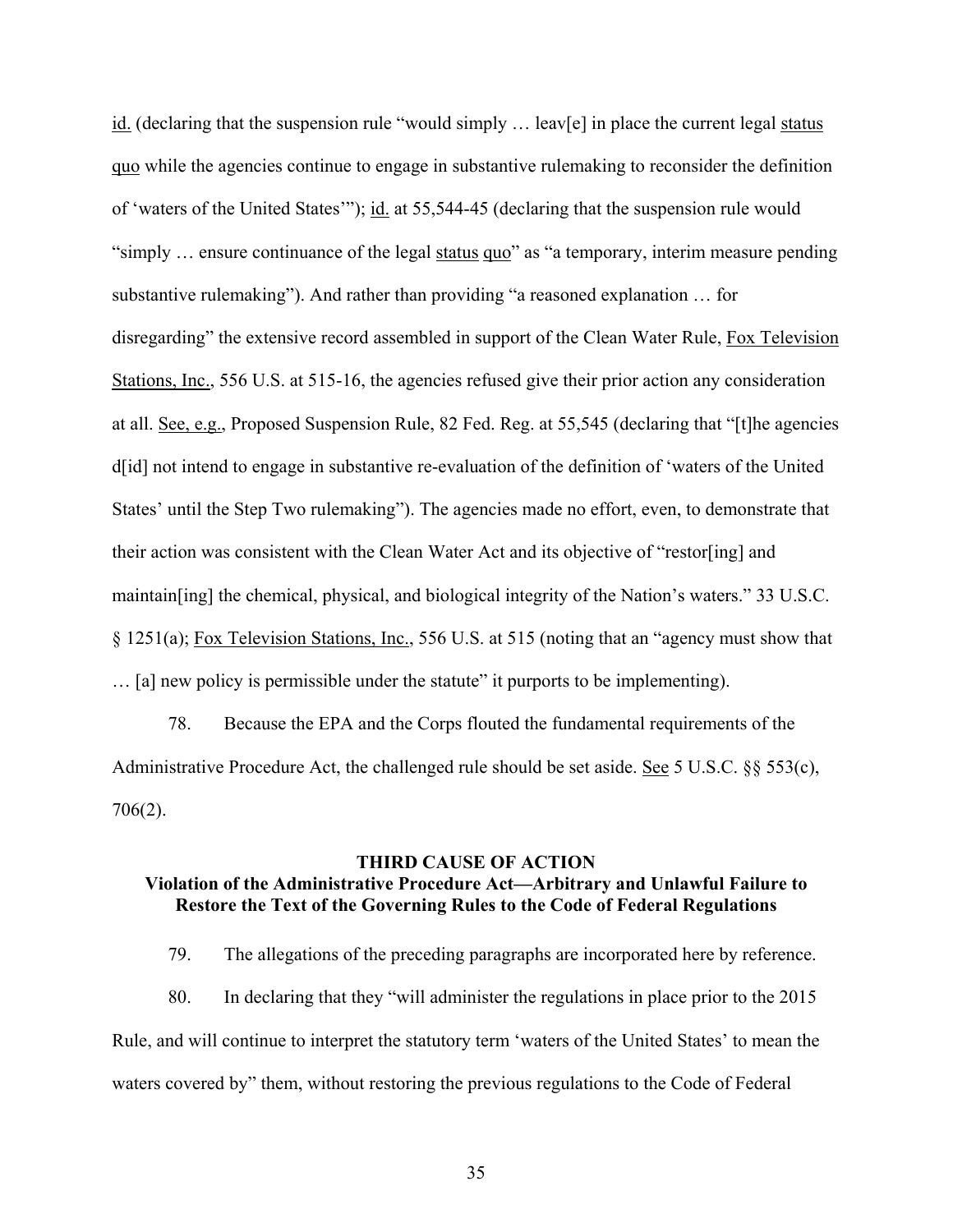Regulations, the EPA and the Corps violated the Administrative Procedure Act. Suspension Rule, 83 Fed. Reg. at 5,200; 5 U.S.C. §§ 552(a)(1)(D)-(E), 553(d).

81. In order to provide "for the guidance of the public[,]" the Administrative Procedure Act requires federal agencies to publish the language of any substantive regulation that they intend to have legal effect. See 5 U.S.C.  $\S$  552(a)(1)(D)-(E), 553(d). As the Office of the Federal Register has explained in its Document Drafting Handbook, an agency that "wish[es] to restore ... [its] previous text" after suspending an existing regulation must accordingly "add the previous text back to the CFR[.]" Office of the Federal Register, Document Drafting Handbook (May 2017), at 3-11, available at https://www.archives.gov/files/federalregister/write/handbook/ddh.pdf (last visited Feb. 6, 2018), and https://perma.cc/FUB5-VPCV (permanent link). The defendant agencies refused to do this, however, declaring that they would instead "administer the regulations in place prior to the 2015 Rule" while leaving the language of the Clean Water Rule in the Code of Federal Regulations. See Suspension Rule, 83 Fed. Reg. at 5,200; id. at 5,205 (declaring that the "[a]ddition of a new applicability date to a rule is not tantamount to a repeal of a rule" as "[r]epeal would mean the text of the regulation would no longer exist in the Code of Federal Regulations, and that is not what this final rule does; instead, it adds text to the 2015 Rule"). Because the defendant agencies have defied the requirements of the Administrative Procedure Act, the Court should vacate the challenged rule. See 5 U.S.C. § 706(2).

### **REQUEST FOR RELIEF**

Plaintiffs respectfully request that the Court:

82. Declare that the U.S. Environmental Protection Agency and the U.S. Army Corps of Engineers acted arbitrarily and unlawfully in promulgating the challenged rule, Definition of